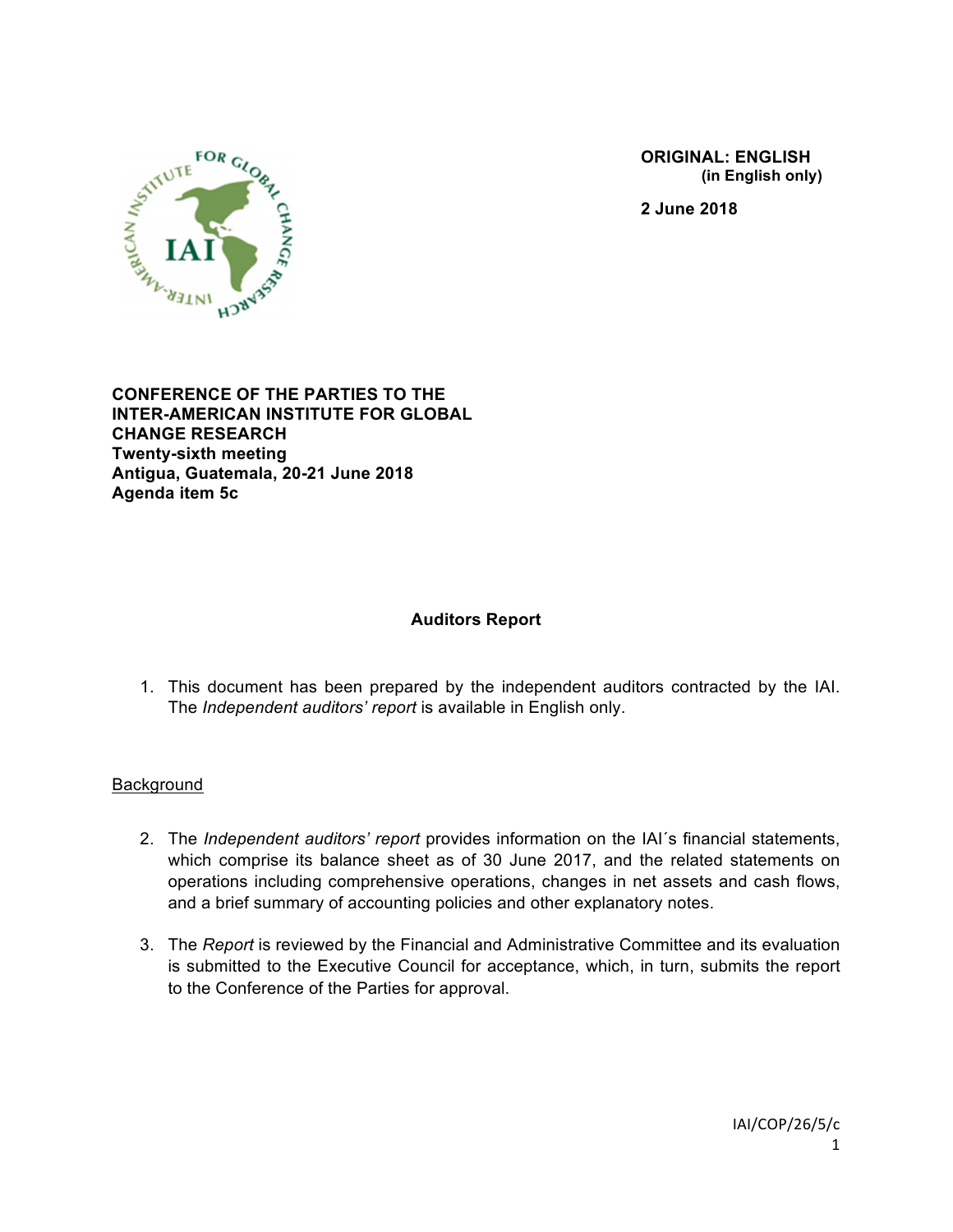## *Independent auditors' report*

4. The *Independent auditors' report* is provided as Annex 2 to this document.

## Recommendation

5. The Conference of the Parties is invited to consider approving the draft decision contained in Annex 1 to the present document.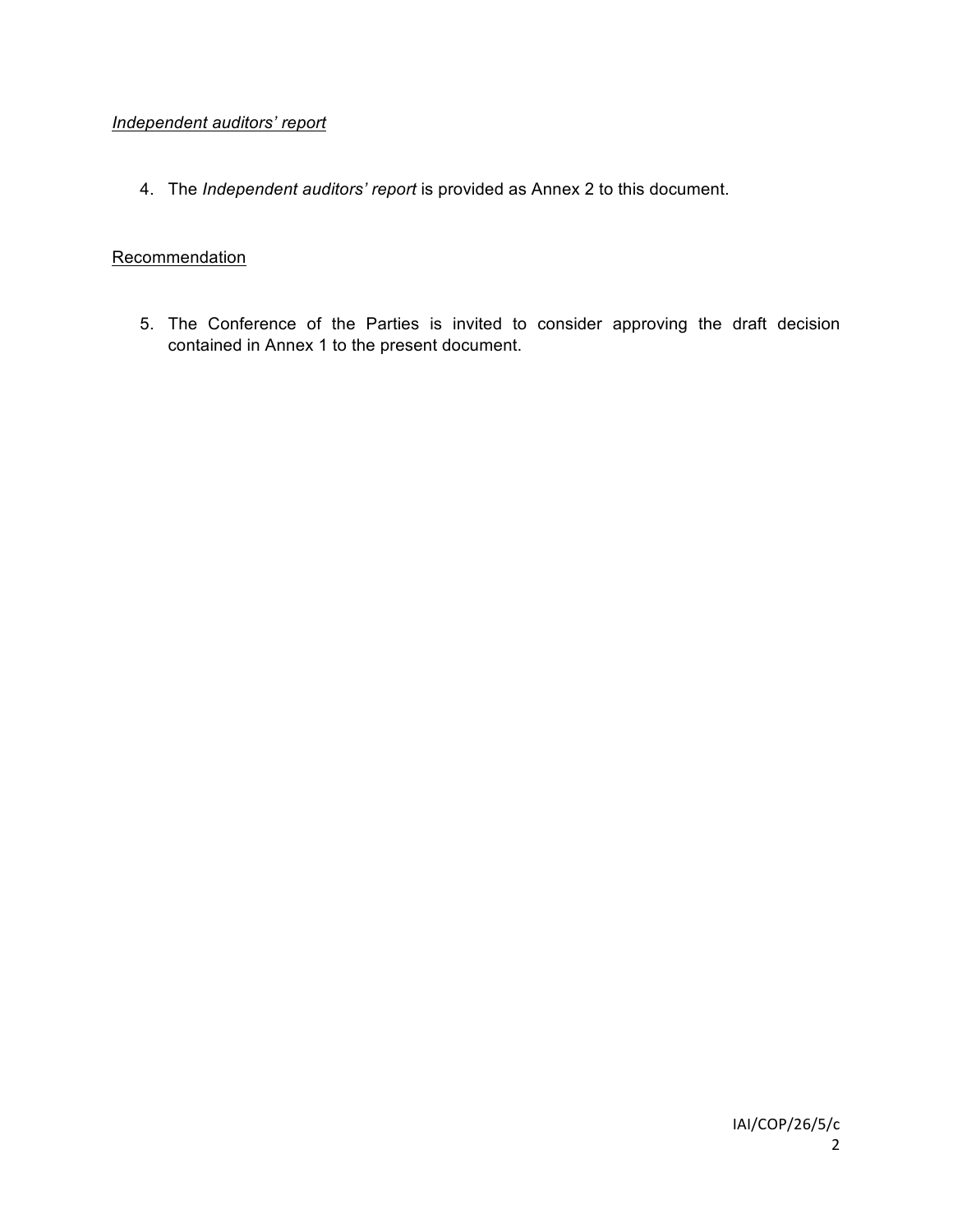Annex 1

# **Draft decisions of the Conference of the Parties**

# **Auditors report**

## **Directed to the Conference of the Parties**

XXVI/xx. The Conference of the Parties is invited to approve the *Independent auditors report*.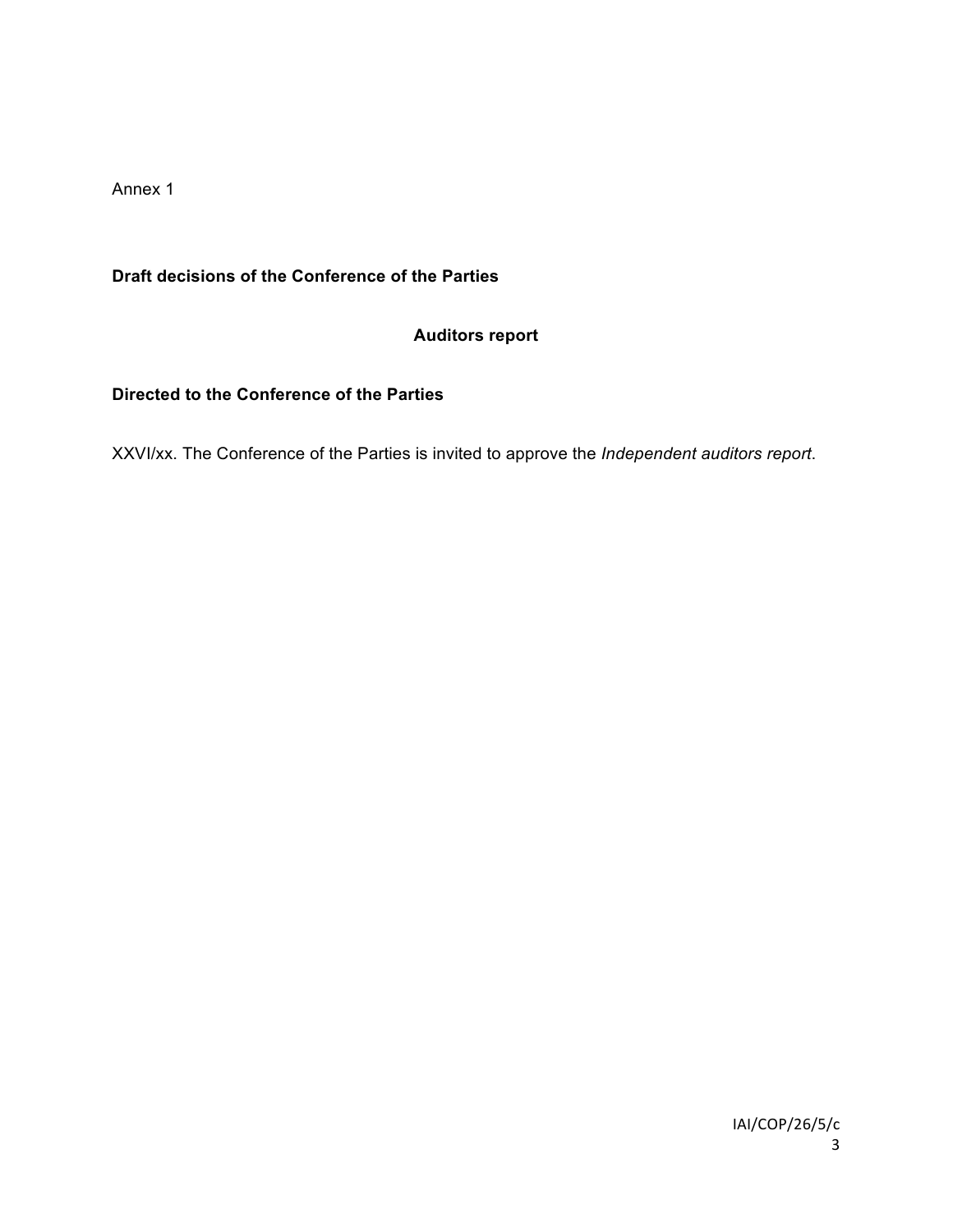Annex 2

**INTER-AMERICAN INSTITUTE FOR GLOBAL CHANGE RESEARCH - IAI Independent Auditors' Report Financial statements as of June 30, 2017 and 2016 (only in English)**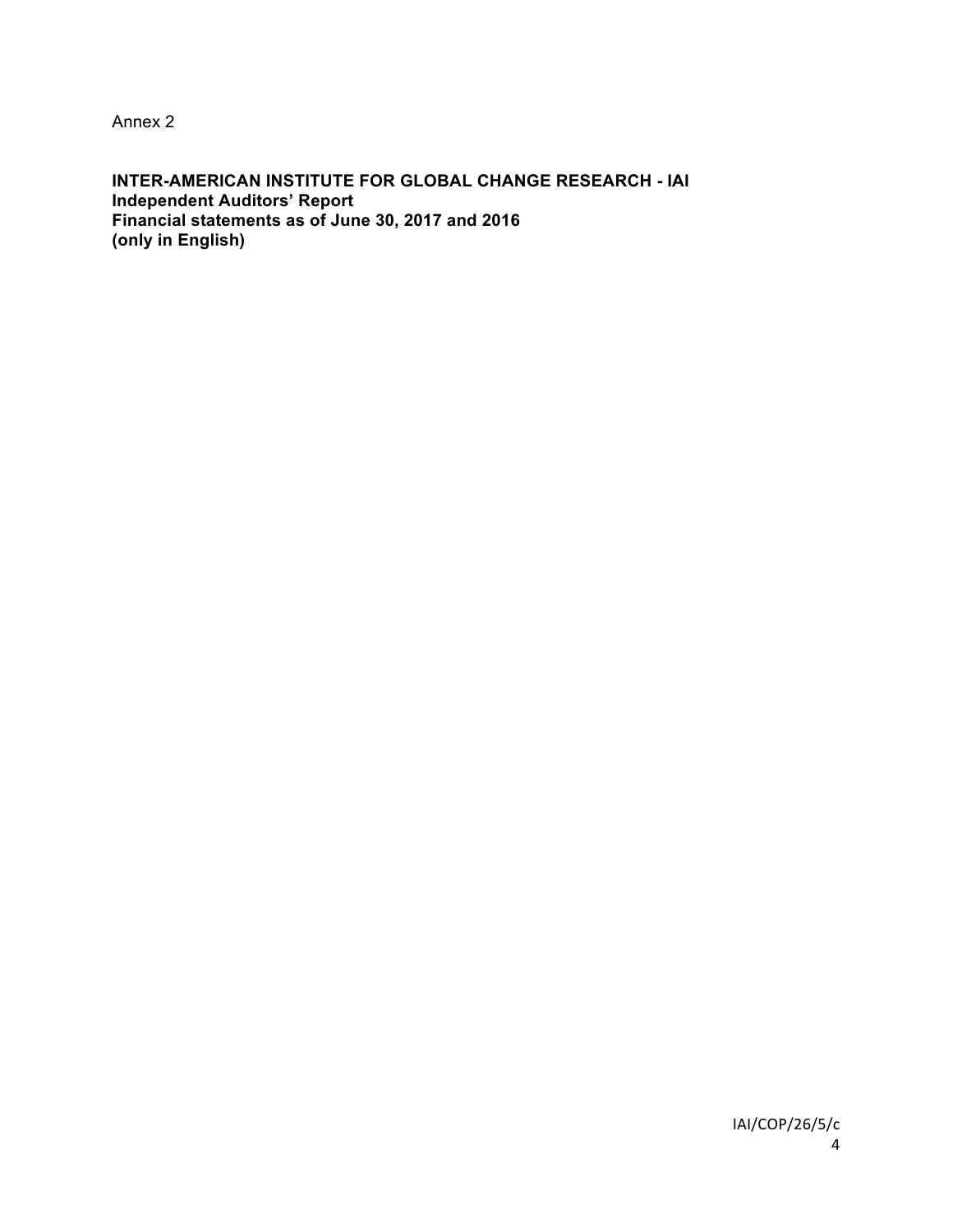**Independent Auditor 's Report**

**Financial statements As of June 30, 2017 and 2016**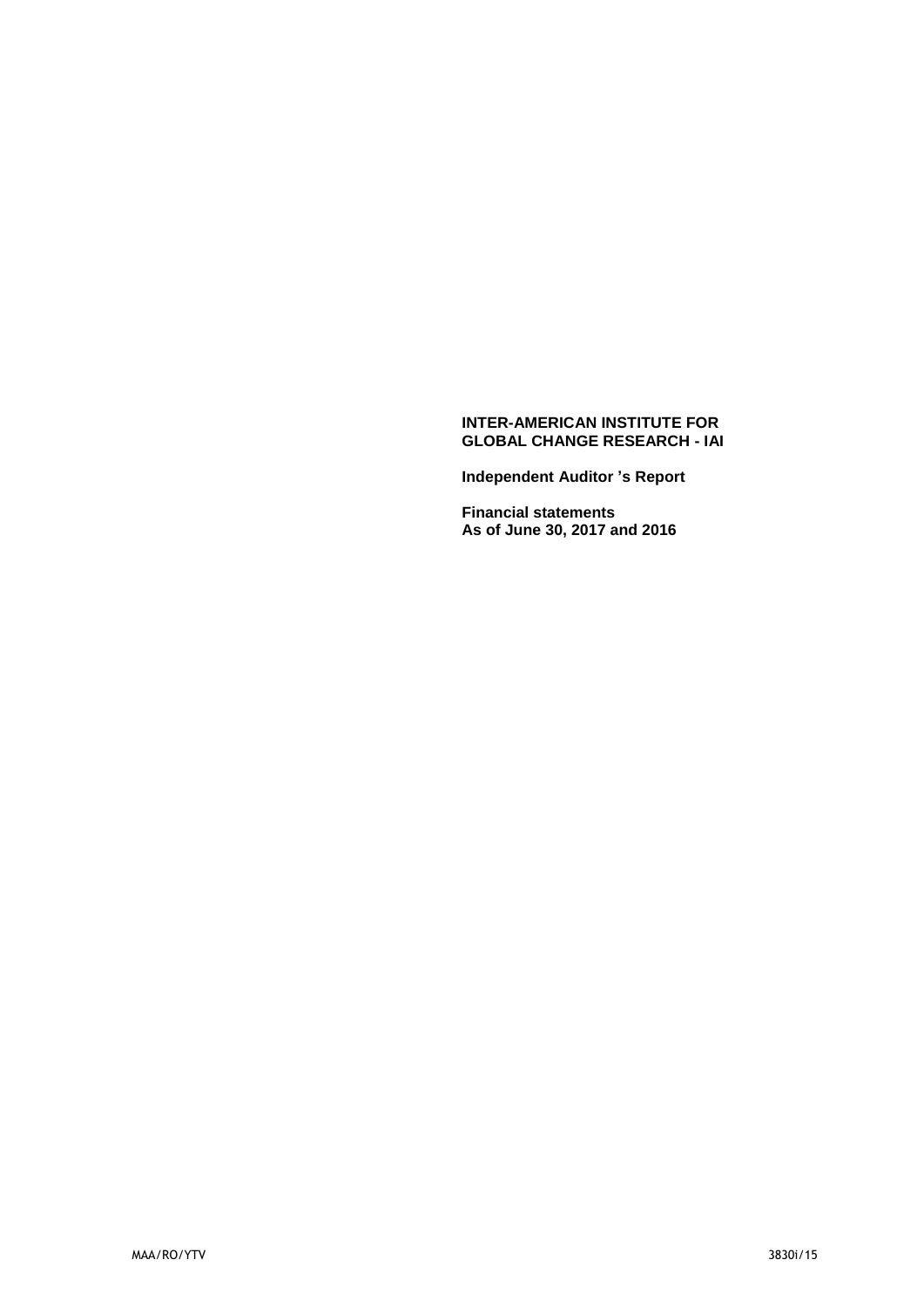# **Financial statements**

**As of June 30, 2017 and 2016**

#### **Contents**

| <b>Independent Auditor 's Report</b>                 | $\mathbf{2}$ |
|------------------------------------------------------|--------------|
| <b>Balance sheets</b>                                | 4            |
| <b>Statement of operations</b>                       | 5.           |
| <b>Statement of comprehensive operations</b>         | 6            |
| Statement of changes in net assets                   | 7            |
| <b>Statement of cash flows</b>                       | 8            |
| <b>Explanatory notes to the financial statements</b> | 9            |

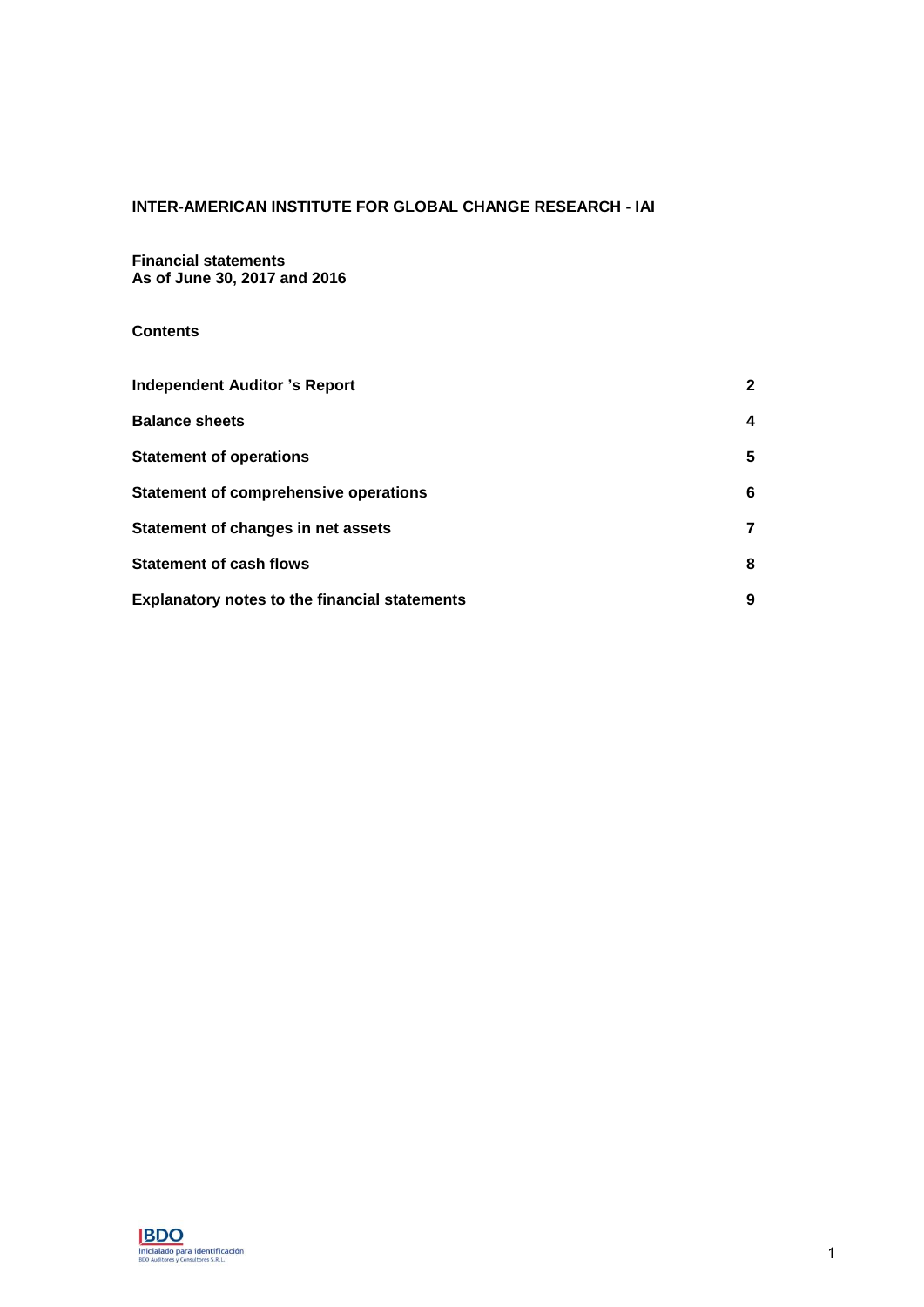

Tel: +598 2915 1220 Fax: +598 2916 2229 estudio@bdo.com.uy www.bdo.com.uy

Rincón 487 piso 11 Montevideo Uruguay 11.000

#### **INDEPENDENT AUDITOR`S REPORT**

#### **To the Executive Council of Inter-American Institute for Global Change Research - IAI**

#### *Opinion*

We have audited the accompanying financial statements of Inter-American Institute for Global Change Research -IAI ("the Institute"), which comprise the balance sheet as of June 30, 2017, and the related statements of operations and comprehensive operations, changes in net assets and cash flows for the year then ended, and a summary of significant accounting policies and other explanatory notes.

In our opinion, the accompanying financial statements present fairly, in all material respects, the financial position of Inter-American Institute for Global Change Research – IAI as of June 30, 2017 and the results of its operations and its cash flows for the year then ended in accordance with generally accepted accounting principles in the United States of America.

#### *Basis for Opinion*

We conducted our audit in accordance with International Standards on Auditing (ISAs). Our responsibilities under those standards are further described in the Auditor's Responsibilities for the Audit of the Financial Statements section of our report. We are independent of the Institute in accordance with the International Ethics Standards Board for Accountants' Code of Ethics for Professional Accountants (IESBA Code) together with the ethical requirements that are relevant to our audit of the financial statements in Uruguay, and we have fulfilled our other ethical responsibilities in accordance with these requirements and the IESBA Code. We believe that the audit evidence we have obtained is sufficient and appropriate to provide a basis for our opinion.

#### *Responsibilities of Management for the Financial Statements*

Management is responsible for the preparation and fair presentation of these financial statements in accordance with generally accepted accounting principles in the United States of America, and for such internal control as management determines is necessary to enable the preparation of financial statements that are free from material misstatement, whether due to fraud or error.

In preparing the financial statements, management is responsible for assessing the Institute's ability to continue as a going concern, disclosing, as applicable, matters related to going concern and using the going concern basis of accounting unless management either intends to liquidate the Institute or to cease operations, or has no realistic alternative but to do so.

Those charged with governance are responsible for overseeing the Institute's financial reporting process.

**BDO Auditores y Consultores S.R.L.** 

BDO Auditores y Consultores S.R.L., BDO Consulting Ltda., compañías uruguayas, son miembros de BDO International Limited, una compañía limitada por garantía del Reino Unido, y forma parte de la red internacional BDO de empresas independientes asociadas.

**BDO Consulting Ltda.** 

BDO Auditores y Consultores S.R.L., BDO Consulting Ltda., Uruguayan companies, are members of BDO International Limited, a UK company limited by guarantee, and form part of the 2<br>international BDO network of independent member firms.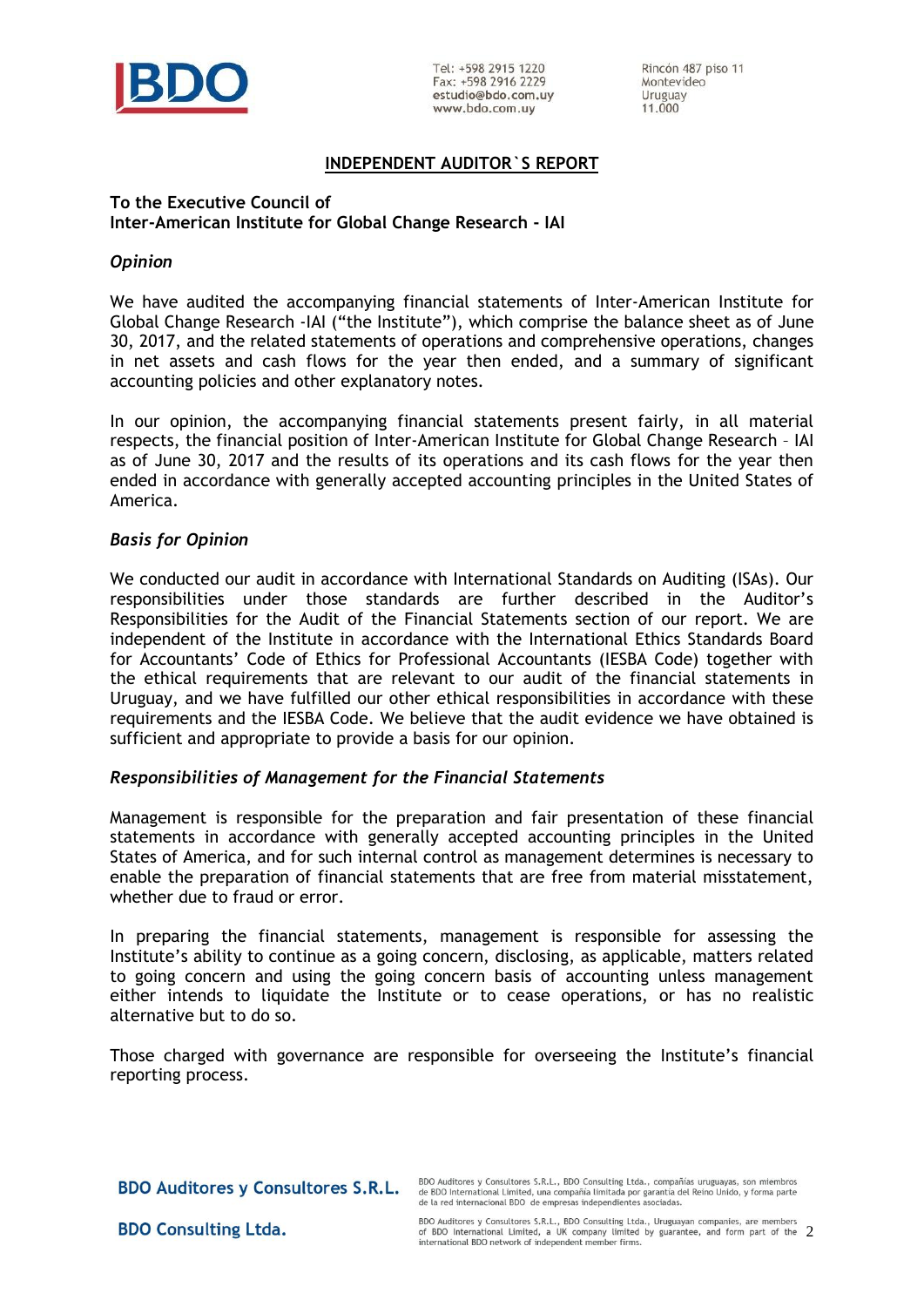

#### Auditor's Responsibilities for the Audit of the Financial Statements

Our objectives are to obtain reasonable assurance about whether the financial statements as a whole are free from material misstatement, whether due to fraud or error, and to issue an auditor's report that includes our opinion. Reasonable assurance is a high level of assurance but is not a guarantee that an audit conducted in accordance with ISAs will always detect a material misstatement when it exists. Misstatements can arise from fraud or error and are considered material if, individually or in the aggregate, they could reasonably be expected to influence the economic decisions of users taken on the basis of these financial statements.

As part of an audit in accordance with ISAs, we exercise professional judgment and maintain professional skepticism throughout the audit. We also:

- Identify and assess the risks of material misstatement of the financial statements, whether due to fraud or error, design and perform audit procedures responsive to those risks, and obtain audit evidence that is sufficient and appropriate to provide a basis for our opinion. The risk of not detecting a material misstatement resulting from fraud is higher than for one resulting from error, as fraud may involve collusion, forgery, intentional omissions, misrepresentations, or the override of internal control.
- Obtain an understanding of internal control relevant to the audit in order to design audit procedures that are appropriate in the circumstances, but not for the purpose of expressing an opinion on the effectiveness of the Institute's internal control.
- Evaluate the appropriateness of accounting policies used and the reasonableness of accounting estimates and related disclosures made by management.
- Conclude on the appropriateness of management's use of the going concern basis of accounting and, based on the audit evidence obtained, whether a material uncertainty exists related to events or conditions that may cast significant doubt on the Institute's ability to continue as a going concern. If we conclude that a material uncertainty exists, we are required to draw attention in our auditor's report to the related disclosures in the financial statements or, if such disclosures are inadequate, to modify our opinion. Our conclusions are based on the audit evidence obtained up to the date of our auditor's report. However, future events or conditions may cause the Institute to cease to continue as a going concern.
- Evaluate the overall presentation, structure and content of the financial statements, including the disclosures, and whether the financial statements represent the underlying transactions and events in a manner that achieves fair presentation.

We communicate with those charged with governance regarding, among other matters, the planned scope and timing of the audit and significant audit findings, including any significant deficiencies in internal control that we identify during our audit.

Montevideo, June 15, 2018

Emboy Zort

Ernesto Bartesaghi Contador Público C.J. y P.P.U. N° 52.042

**BDO Auditores y Consultores S.R.L. BDO Consulting Ltda.** 

300 Auditors y Bonsultanes J.R.L



3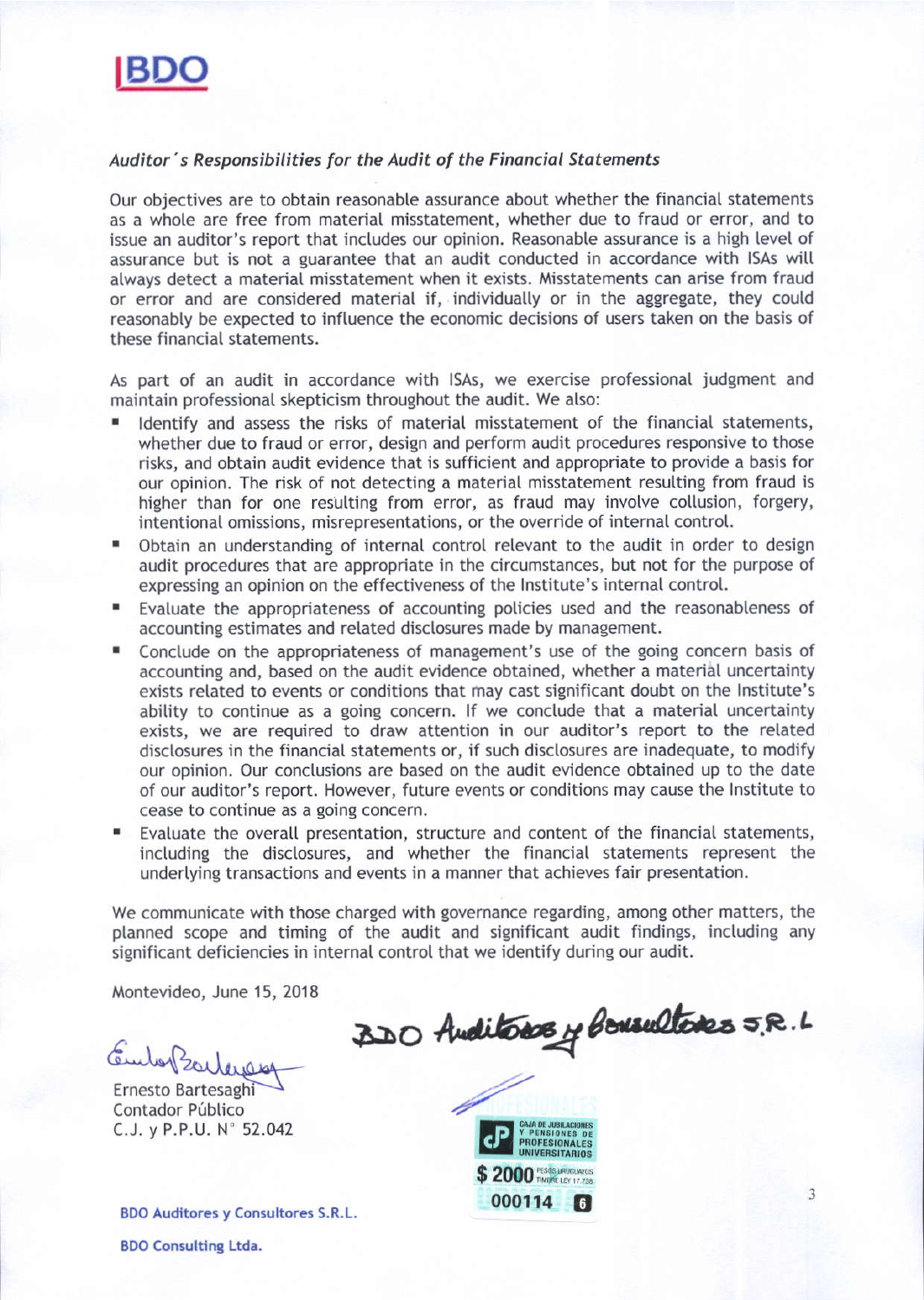## **Balance sheets As of June 30, 2017 and 2016 (In U.S. Dollars)**

| Assets                                                                      |             |           |           | Liabilities and net assets         |             |           |           |
|-----------------------------------------------------------------------------|-------------|-----------|-----------|------------------------------------|-------------|-----------|-----------|
|                                                                             | Explanatory |           |           |                                    | Explanatory |           |           |
|                                                                             | note        | 30/6/2017 | 30/6/2016 |                                    | note        | 30/6/2017 | 30/6/2016 |
| Current                                                                     |             |           |           | Current                            |             |           |           |
| Cash and cash equivalents                                                   | m           | 1.243.291 | 444.180   | Accounts payable                   |             | 145.247   | 125.868   |
| Collaborative research network                                              |             |           |           | Advanced core dudget contributions |             | 46.626    | 352       |
|                                                                             |             |           | 683       |                                    |             | 191.873   | 126.220   |
| CRN I - Advances for dissemination activities<br>CRN III - project advances | 4.6         | 2.082.205 | 2.975.067 |                                    |             |           |           |
| Training Institutes - 2008                                                  | 4.3         |           | 3.213     | Net assets                         |             |           |           |
| Training Institutes - 2011 grant                                            | 4.5         | 4.109     | 4.730     | Temporarily restricted             |             |           |           |
| Other accounts receivable                                                   |             | 19.183    | 50.137    | Unallocated research funds:        |             |           |           |
|                                                                             |             | 3.348.788 | 3.478.010 | CRN I                              | $\ddot{ }$  | 66.334    | 66.334    |
|                                                                             |             |           |           | CRN III                            | 4.6         | 2.340.223 | 2.971.926 |
|                                                                             |             |           |           | Training Institutes - NSF          | 4.2         | 5.762     | 5.762     |
|                                                                             |             |           |           | Training Institutes - IHDP         | 4.2         | (2.818)   | (2.818)   |
|                                                                             |             |           |           | Special Research Funds             |             | 5.000     | 5.000     |
|                                                                             |             |           |           | Training Institute - 2008          | 4.3         | 4.633     | 4.633     |
|                                                                             |             |           |           | Training Institute - 2011          | 4.5         | (35.872)  | (35.872)  |
|                                                                             |             |           |           | Mac Arthur - new program           | 4.4         | (4.794)   | 1.003     |
|                                                                             |             |           |           | NKAR program                       |             | 2.587     | 2.587     |
| Non current                                                                 |             |           |           | PDS 2016                           | 4.7         | 10.446    | (32.166)  |
| Property and equipment                                                      | o           | 63.851    | 75.708    | Unrestricted                       |             | 829.265   | 441.109   |
|                                                                             |             | 63.851    | 75.708    |                                    |             | 3.220.766 | 3.427.498 |
| <b>Total assets</b>                                                         |             | 3.412.639 | 3.553.718 | Total liabilities and net assets   |             | 3.412.639 | 3.553.718 |

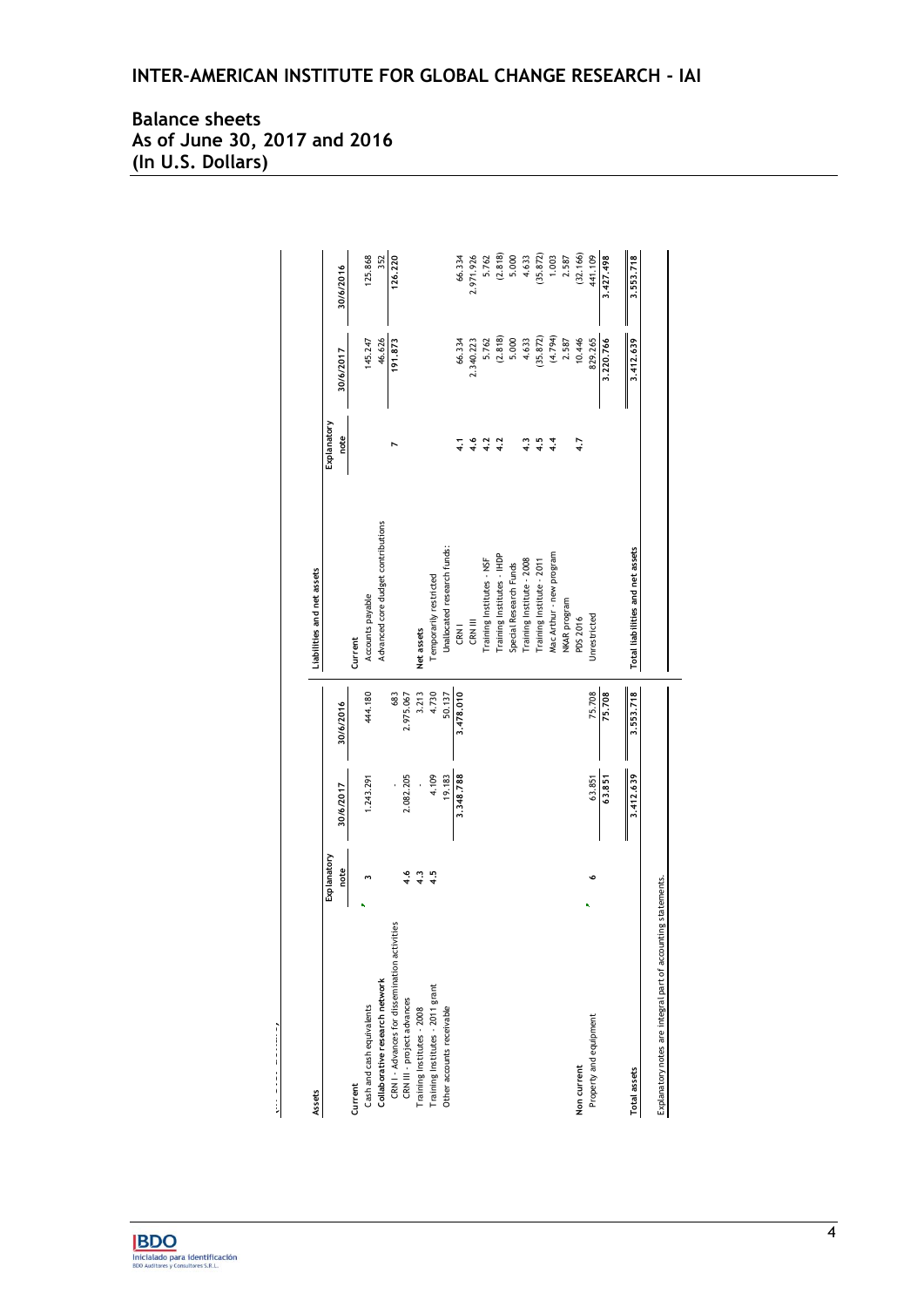## **Statement of operations As of June 30, 2017 and 2016 (In U.S. Dollars)**

|                                                     | Explanatory |             |             |
|-----------------------------------------------------|-------------|-------------|-------------|
|                                                     | note        | 30/6/2017   | 30/6/2016   |
| Revenues, gains and contributions                   |             |             |             |
| Temporarily restricted revenues                     |             |             |             |
| Collaborative research network - CRN III            |             | 983.124     | 1.438.262   |
| PDS 2016                                            |             | 147.066     |             |
| SGP-CRA                                             |             |             | 306.762     |
| <b>ENSOCIO</b>                                      |             |             | 7.666       |
| Unrestricted revenues                               |             |             |             |
| Contributions from member nations                   | 5.1         | 1.757.646   | 1.384.628   |
| Donated services, utilities and use of fixed assets | 5.2         | 132.270     | 160.082     |
| Interest income                                     |             | 20          | 20          |
| Overheads                                           |             | 27.074      | 11.229      |
| Total revenues, gains and contributions             |             | 3.047.200   | 3.308.649   |
| <b>Expenses</b>                                     |             |             |             |
| Core budget expenses                                |             |             |             |
| Management and general expenses                     | 8           | (1.528.852) | (1.495.256) |
| Total core budget expenses                          |             | (1.528.852) | (1.495.256) |
| Research expenses                                   |             |             |             |
| Collaborative research network - CRN III            |             | (1.614.828) | (1.516.763) |
| Training Institute - 2008                           |             |             | (161)       |
| Training Institute - 2011                           |             |             | (107.820)   |
| SGP-CRA                                             |             |             | (739.122)   |
| Mac Arthur - new program                            |             | (5.797)     | (33.542)    |
| <b>ENSOCIO</b> meetings                             |             |             | (7.666)     |
| <b>PDS 2016</b>                                     |             | (104.454)   | (32.166)    |
| Total research expenses                             |             | (1.725.079) | (2.437.240) |
| <b>Total expenses</b>                               |             | (3.253.931) | (3.932.496) |
| Change in net assets for the year                   |             | (206.731)   | (623.847)   |
| Temporarily restricted net assets                   |             |             |             |
| Collaborative research network - CRN III            |             | (631.704)   | (78.501)    |
| Training Institute - 2008                           |             |             | (166)       |
| Training Institute - 2011                           |             |             | (107.820)   |
| Mac Arthur - new program                            |             | (5.797)     | (33.542)    |
| SGP-CRA                                             |             |             | (432.360)   |
| PDS 2016                                            |             | 42.612      | (32.166)    |
| Unrestricted net assets                             |             | 388.158     | 60.708      |
| Change in net assets for the year                   |             | (206.731)   | (623.847)   |
|                                                     |             |             |             |

Explanatory notes are integral part of accounting statements.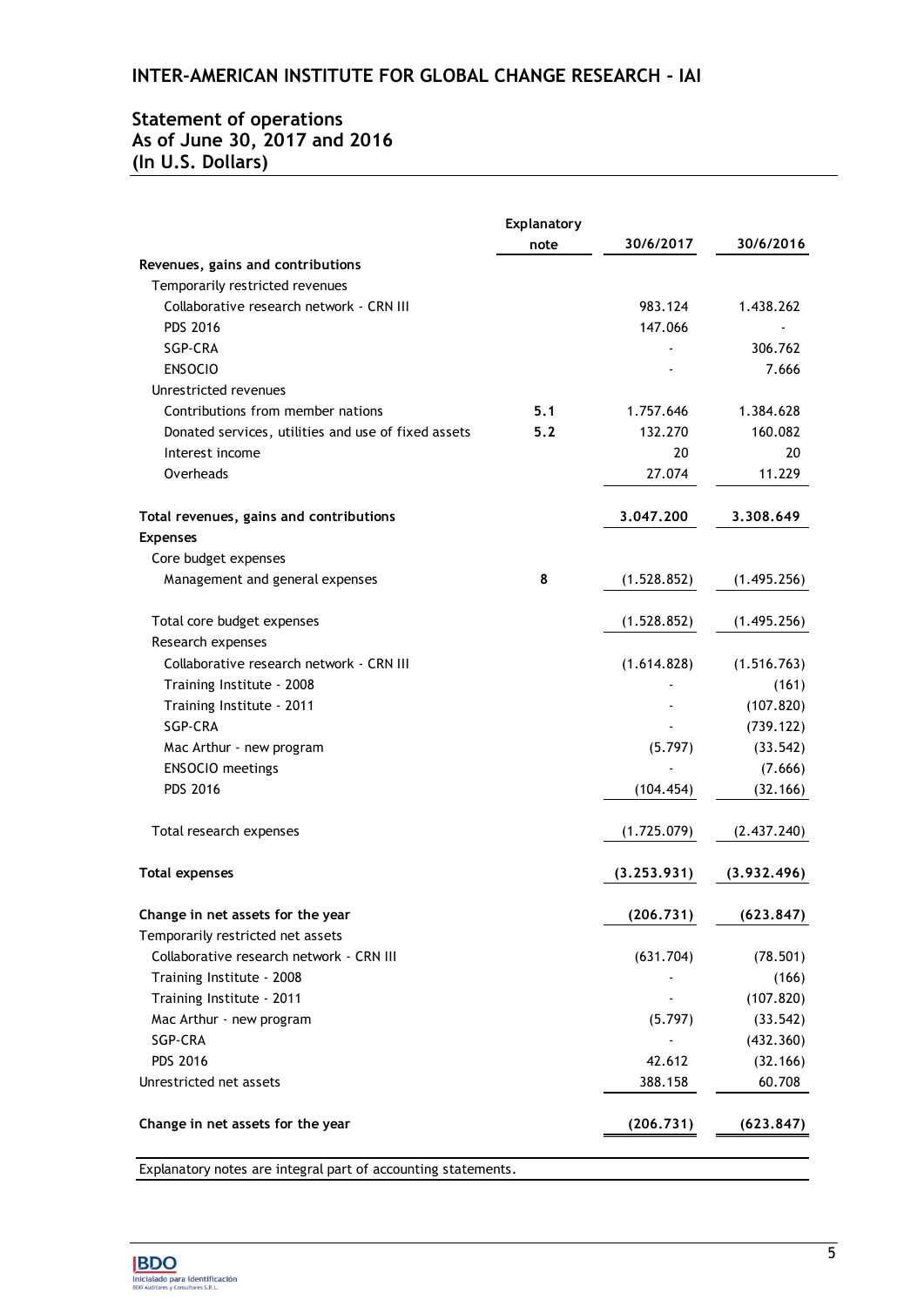## **Statement of comprehensive operations As of June 30, 2017 and 2016 (In U.S. Dollars)**

|                                               | 30/6/2017  | 30/6/2016 |
|-----------------------------------------------|------------|-----------|
| Change in net assets for the year             | (206.731)  | (623.847) |
| Other comprehensive operations                |            |           |
| Total comprehensive operations for the period | (206, 731) | (623.847) |

**Explanatory notes are integral part of accounting statements.**

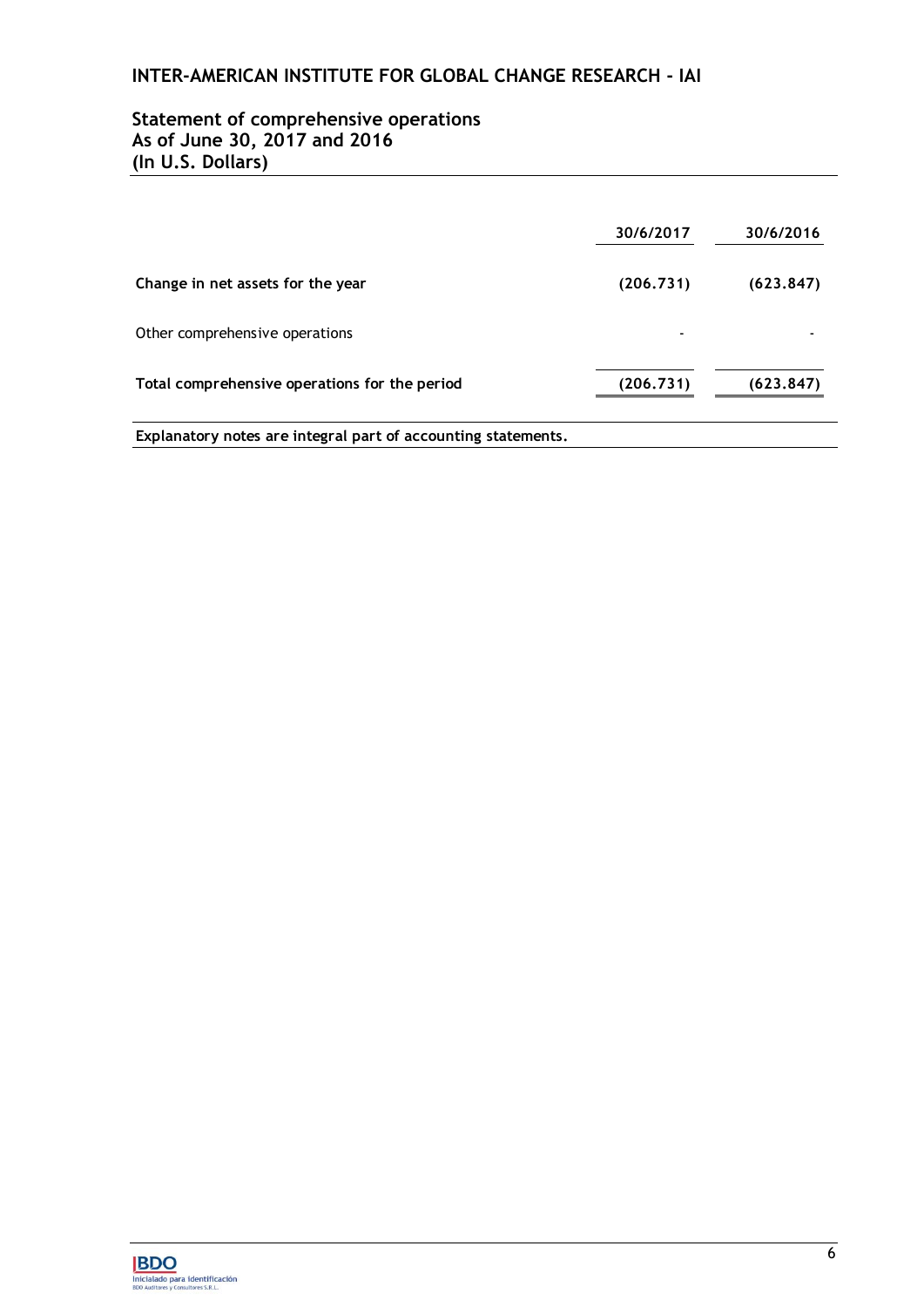## **Statement of changes in net assets As of June 30, 2017 and 2016 (In U.S. Dollars)**

|                                                                                   |                           | 30/06/2017            |                       |                           | 30/06/2016             |                        |
|-----------------------------------------------------------------------------------|---------------------------|-----------------------|-----------------------|---------------------------|------------------------|------------------------|
|                                                                                   | Temporarily<br>restricted | <b>Unrestricted</b>   | <b>Total</b>          | Temporarily<br>restricted | Unrestricted           | Total                  |
| Revenues, gains and contributions                                                 |                           |                       |                       |                           |                        |                        |
| Unrestricted revenues                                                             |                           |                       |                       |                           |                        |                        |
| Contributions from member nations                                                 |                           | 1.757.646             | 1.757.646             |                           | 1.384.628              | 1.384.628              |
| Donated services<br>Interest                                                      |                           | 132.270<br>20         | 132.270<br>20         |                           | 160.082<br>20          | 160.082<br>20          |
| Overheads                                                                         |                           | 27.074                | 27.074                |                           | 11.229                 | 11.229                 |
| Collaborative research network - CRN III                                          | 983.124                   |                       | 983.124               | 1.438.262                 |                        | 1.438.262              |
| PDS 2016                                                                          | 147.066                   |                       | 147.066               |                           |                        |                        |
| SGP-CRA                                                                           |                           |                       | ÷.                    | 306.762                   | $\epsilon$             | 306.762                |
| <b>ENSOCIO</b>                                                                    | ÷,                        | $\tilde{\phantom{a}}$ | $\tilde{\phantom{a}}$ | 7.666                     | $\sim$                 | 7.666                  |
| Total revenues, gains and contributions                                           | 1.130.190                 | 1.917.010             | 3.047.200             | 1.752.690                 | 1.555.959              | 3,308,649              |
| <b>Expenses and losses</b>                                                        |                           |                       |                       |                           |                        |                        |
| Unrestricted expenses                                                             |                           |                       |                       |                           |                        |                        |
| Core budget                                                                       |                           | (1.528.852)           | (1.528.852)           |                           | (1.495.256)            | (1.495.256)            |
| Collaborative research network - CRN III                                          |                           | (1.614.828)           | (1.614.828)           | ÷.                        | (1.516.763)            | (1.516.763)            |
| Training Institute - 2008                                                         |                           | ÷                     | ÷.                    |                           | (161)                  | (161)                  |
| Training Institute - 2011<br>SGP - CRA program                                    |                           |                       |                       |                           | (107.820)<br>(739.122) | (107.820)<br>(739.122) |
| Mac Arthur - new program                                                          |                           | (5.797)               | (5.797)               |                           | (33.542)               | (33.542)               |
| <b>ENSOCIO</b> meetings                                                           |                           |                       |                       |                           | (7.666)                | (7.666)                |
| PDS 2016                                                                          |                           | (104.454)             | (104.454)             |                           | (32.166)               | (32.166)               |
| <b>Total Expenses and losses</b>                                                  |                           | (3.253.931)           | (3.253.931)           |                           | (3.932.496)            | (3.932.496)            |
|                                                                                   |                           |                       |                       |                           |                        |                        |
| Change in net assets                                                              |                           | 388.158               |                       |                           | 60.703                 |                        |
| Unrestricted net assets - core budget<br>Collaborative research network - CRN III | (631.704)                 |                       | 388.158<br>(631.704)  | (78.501)                  |                        | 60.703<br>(78.501)     |
| Training Institute - 2008                                                         |                           |                       |                       | (161)                     |                        | (161)                  |
| Training Institute - 2011                                                         | 147.066                   |                       | 147.066               | (107.820)                 |                        | (107.820)              |
| Mac Arthur - new program                                                          | (5.797)                   |                       | (5.797)               | (33.542)                  |                        | (33.542)               |
| SGP-CRA                                                                           |                           |                       |                       | (432.360)                 |                        | (432.360)              |
| PDS 2016                                                                          | (104.454)                 |                       | (104.454)             | (32.166)                  |                        | (32.166)               |
| Total change in net assets                                                        | (594.889)                 | 388.158               | (206.731)             | (684.550)                 | 60.703                 | (623.847)              |
| Net assets at beginning of year                                                   |                           |                       |                       |                           |                        |                        |
| Unrestricted net assets - core budget                                             |                           | 441.109               | 441.109               |                           | 380.406                | 380.406                |
| Collaborative research network - CRN I                                            | 66.334                    |                       | 66.334                | 66.334                    |                        | 66.334                 |
| Collaborative research network - CRN III                                          | 2.971.926                 |                       | 2.971.926             | 3.050.427                 |                        | 3.050.427              |
| Training Institutes -NSF Funds                                                    | 5.762                     |                       | 5.762                 | 5.762                     |                        | 5.762                  |
| Training Institutes - IHDP                                                        | (2.818)                   |                       | (2.818)               | (2.818)                   |                        | (2.818)                |
| Training Institute - 2008                                                         | 4.633                     |                       | 4.633                 | 4.799                     |                        | 4.799                  |
| Training Institute - 2011                                                         | (35.872)                  |                       | (35.872)              | 71.948                    |                        | 71.948                 |
| SGP - CRA                                                                         | 5.000                     |                       | 5.000                 | 432.356                   |                        | 432.356                |
| Special Research Fund contributions                                               |                           |                       |                       | 5.000                     |                        | 5.000                  |
| Mac Arthur - New Program                                                          | 1.003                     |                       | 1.003                 | 34.545                    |                        | 34.545                 |
| <b>NKAR Program</b><br>PDS 2016                                                   | 2.587<br>(32.166)         |                       | 2.587<br>(32.166)     | 2.587                     |                        | 2.587                  |
| Total net assets at beginning of year                                             | 2,986,389                 | 441.109               | 3.427.498             | 3.670.940                 | 380,406                | 4,051,346              |
|                                                                                   |                           |                       |                       |                           |                        |                        |
| Net assets at end of year<br>Unrestricted net assets - core budget                | ÷,                        | 829.265               | 829.265               |                           | 441.109                | 441.109                |
| Collaborative research network - CRN I                                            | 66.334                    |                       | 66.334                | 66.334                    |                        | 66.334                 |
| Collaborative research network - CRN III                                          | 2.340.223                 |                       | 2.340.223             | 2.971.926                 |                        | 2.971.926              |
| Training Institutes -NSF Funds                                                    | 5.762                     |                       | 5.762                 | 5.762                     |                        | 5.762                  |
| Training Institutes - IHDP                                                        | (2.818)                   |                       | (2.818)               | (2.818)                   |                        | (2.818)                |
| Training Institute - 2008                                                         | 4.633                     |                       | 4.633                 | 4.633                     |                        | 4.633                  |
| Training Institute - 2011                                                         | (35.872)                  |                       | (35.872)              | (35.872)                  |                        | (35.872)               |
| Special Research Fund contributions                                               | 5.000                     |                       | 5.000                 | 5.000                     |                        | 5.000                  |
| Mac Arthur - new program                                                          | (4.794)                   |                       | (4.794)               | 1.003                     |                        | 1.003                  |
| NKAR program                                                                      | 2.587                     |                       | 2.587                 | 2.587                     |                        | 2.587                  |
| PDS 2016                                                                          | 10.446                    |                       | 10.446                | (32.166)                  |                        | (32.166)               |
| Total net assets at end of year                                                   | 2.391.501                 | 829.265               | 3.220.766             | 2.986.389                 | 441.109                | 3.427.498              |
|                                                                                   |                           |                       |                       |                           |                        |                        |

Explanatory notes are integral part of accounting statements.

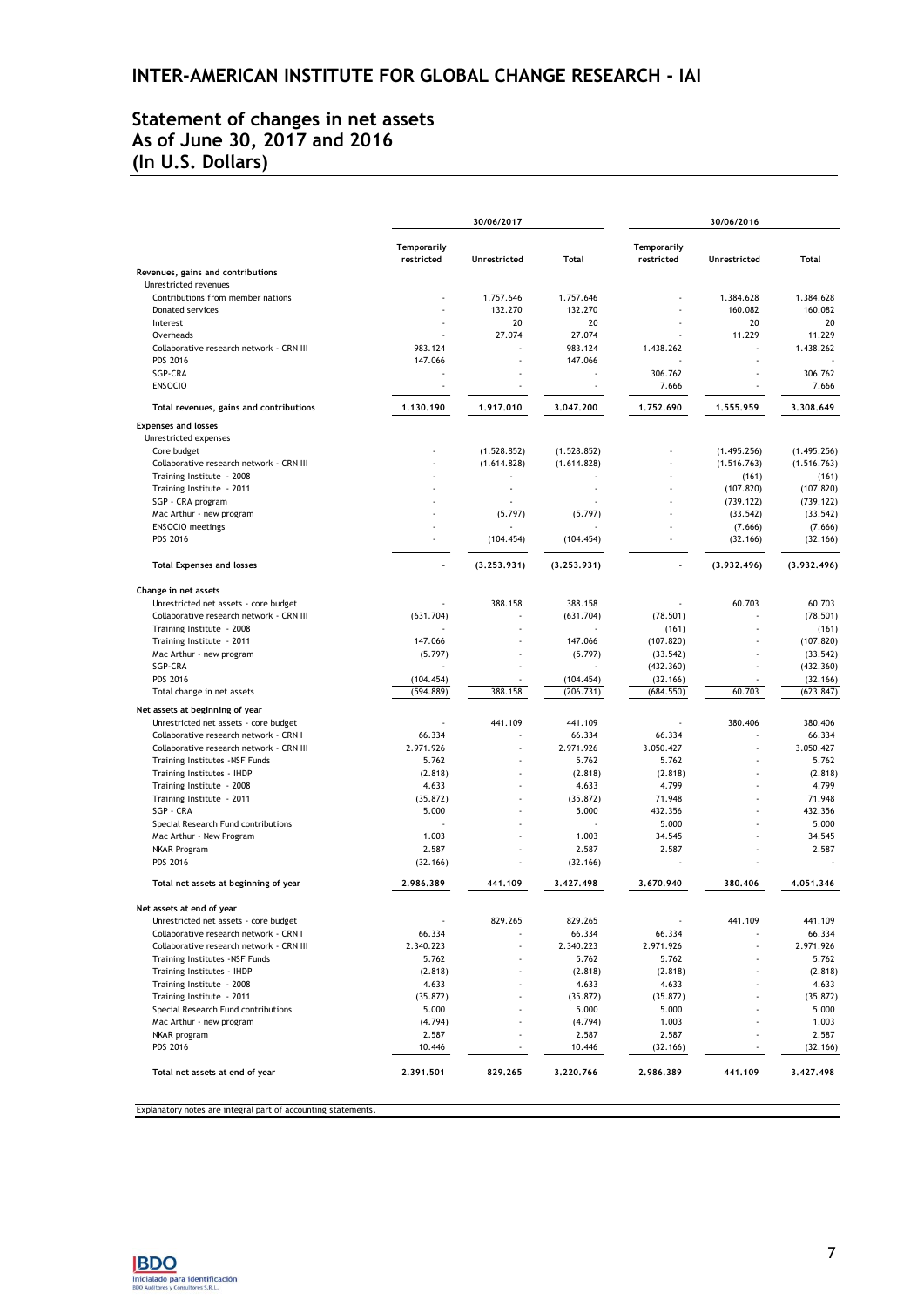## **Statement of cash flows As of June 30, 2017 and 2016 (In U.S. Dollars)**

|                                                              | 30/6/2017 | 30/6/2016 |
|--------------------------------------------------------------|-----------|-----------|
| Cash flow from operating activities                          |           |           |
| Change in net assets                                         | (206.731) | (623.847) |
| Adjustments to reconcile change in net assets to             |           |           |
| net cash provided by operating activities:                   |           |           |
| Depreciation and amortization                                | 13.899    | 15.014    |
| Changes in operating assets and liabilities                  |           |           |
| Other accounts receivable                                    | 30.954    | (11.422)  |
| Accounts payable                                             | 19.379    | (16.517)  |
| <b>CRN</b> receivable                                        | 683       | 237       |
| <b>CRN III Project Advances</b>                              | 892.862   | 30.597    |
| Training Institutes - Project Advances                       |           | (70)      |
| Mac Arthur program - Grant 2011- advances                    |           | 560       |
| Training Institutes - 2008 grant                             | 3.213     |           |
| Training Institutes - 2011 grant                             | 621       | 100.894   |
| SGP-CRA                                                      |           | 462.553   |
| <b>Advanced Core Budget Contributions</b>                    | 46.274    | (4.948)   |
| Net cash used in operating activities                        | 801.154   | (46.949)  |
| Cash used to purchase/earned for selling fixed assets        |           |           |
| Purchase of fixed assets                                     | (2.043)   | (5.039)   |
|                                                              | (2.043)   | (5.039)   |
| Change in cash and cash equivalents                          | 799.111   | (51.988)  |
| Cash and cash equivalents at the beginning of year           | 444.180   | 496.168   |
| Cash and cash equivalents at the end of year                 | 1.243.291 | 444.180   |
| Explanatory notes are integral part of accouting statements. |           |           |

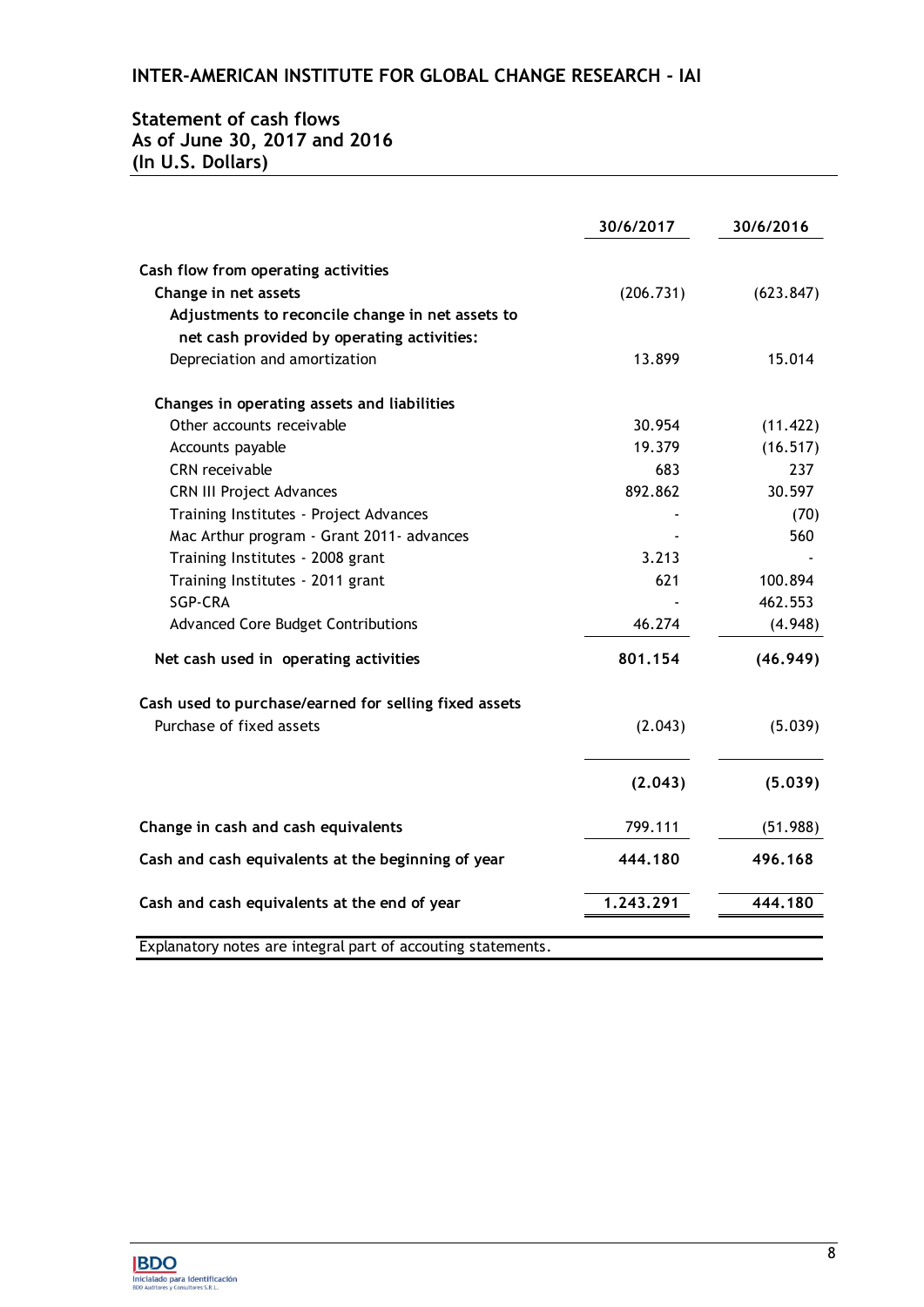#### **Note 1. Organization**

#### **1.1 Nature of Operations**

The Inter-American Institute for Global Change Research - IAI (the "Institute") is an intergovernmental organization dedicated to supporting global change research, increasing the scientific capacity of the Americas, and to providing information in a useful and timely manner to policy makers. Its primary objective is to encourage research beyond the scope of national programs by advancing comparative and focused studies based on scientific issues important to the region as a whole.

In recognition of the importance of a regional approach to the study of global change, sixteen countries of the Americas signed the Agreement establishing the IAI on May 13, 1992 in Montevideo, Uruguay. The IAI Conference of the Parties in Mexico City, Mexico, in September 1994, elected the Instituto Nacional de Pesquisas Espaciais ("INPE") in São José dos Campos - São Paulo, Brazil, as the site of the IAI Directorate. The Directorate was inaugurated on March 1, 1996. For financial reporting purposes, the Directorate became fully operational on July 1, 1996. Nineteen countries had ratified the IAI Agreement as of June 30, 2007. In February 2012, the Conference of the Parties decided to move towards a Tri-Partite structure for the IAI Directorate, including a Science Planning office in Sao Jose dos Campos, a Science-Policy Liason office in Buenos Aires, and the Integrated Operations and Finance Directorate of the IAI to be moved to Montevideo. The moving occurred in the beginning of fiscal year 2014/2015.

The IAI Director is responsible for implementing the institutional policies and programs determined by the Conference of the Parties, the governing body of the IAI. The Scientific Advisory Committee provides general direction for the development and implementation of the IAI's scientific agenda and oversees a competitive peer review system. The IAI Executive Council assists the Conference of the Parties by providing recommendations related to IAI policies and advancement. The IAI receives voluntary contributions from member countries to support the operations of the Directorate.

The scientific programs and activities are supported by contributions from IAI member countries as well as from international funding agencies and programs. These funds are used to fund short-term research programs (up to 18 months) and long-term research programs (from 2 to 5 years).

The IAI Research Programs are composed of projects selected through a competitive process that may involve two steps: 1) presentation of a pre-proposal and 2) full proposal if the pre-proposal is approved. The evaluation of the proposals includes scientific and financial reviews.

The financial support provided by the IAI to the research activities has also permitted the different research groups and institutions to increase the contribution received by obtaining additional support within their own countries or from other agencies. In the case of the CRN Program, according to the information collected from the different research groups, support for students obtained from other sources almost tripled the support received from IAI.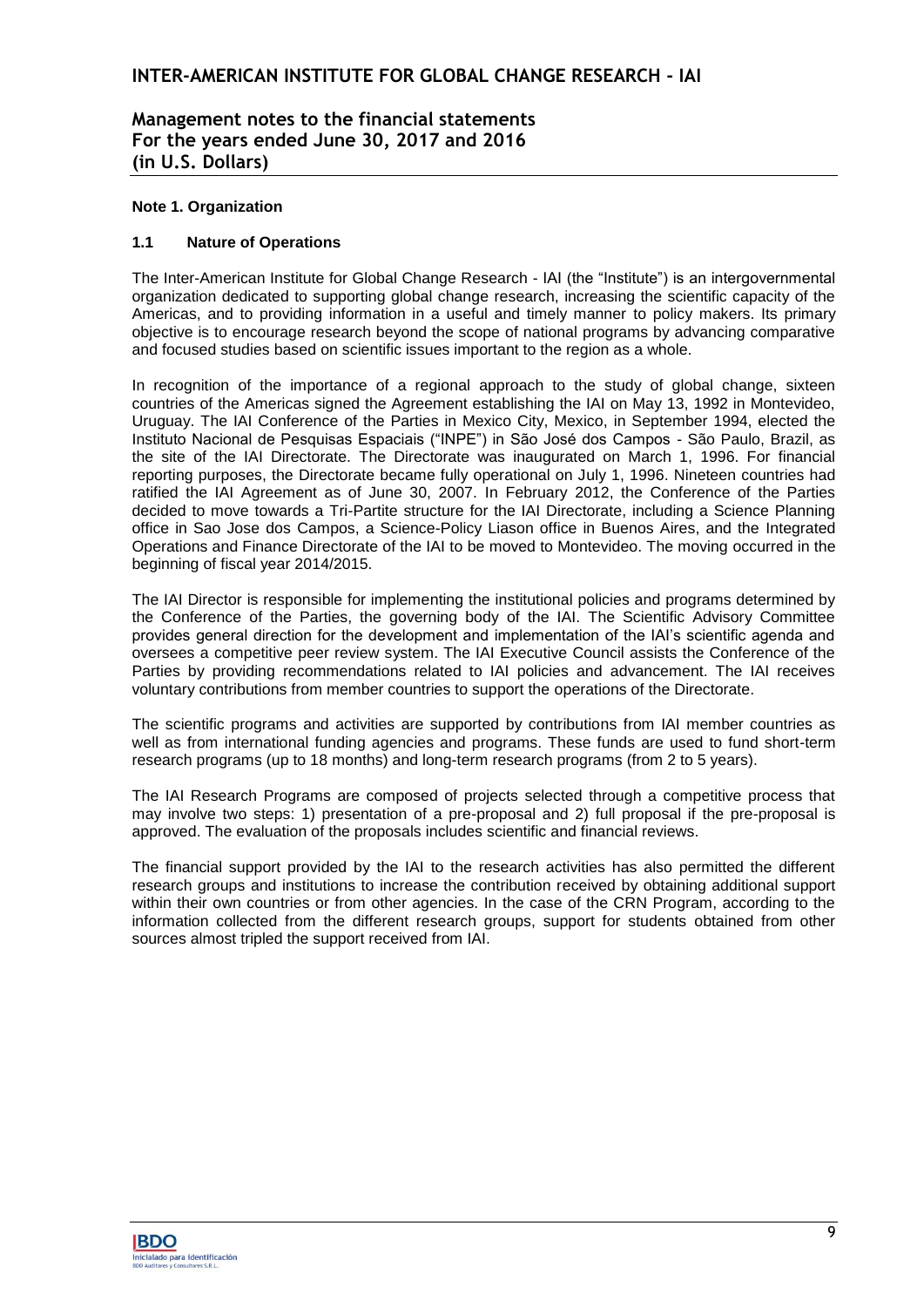## **Management notes to the financial statements For the years ended June 30, 2017 and 2016 (in U.S. Dollars)**

#### **Note 2. Presentation of financial statements and significant accounting practices**

#### **2.1 Presentation of financial statements**

The financial statements were prepared in accordance with accounting principles generally accepted in the United States of America.

Although the IAI is based in Uruguay, it maintains its official accounting records in U.S. dollars. Most of IAI's transactions are denominated in U.S. dollars; expenses in other currencies were translated at monthly average exchange rates.

The cash and cash equivalents originated in \$ (Uruguayan pesos) were translated into U.S. dollars using the official rate of exchange as of June 30, 2017 and 2016.

The official rate of exchange as of June 30, 2017 was \$ 28.495 per US\$1.00 and \$ 30.617 per US\$1.00 as of June 30, 2016.

#### **2.2 Significant accounting practices**

The main accounting practices used in preparing these financial statements are as follows:

#### **2.2.1. Accounting classification**

Receivables and payables with maturities of more than 12 months from the balance sheet dates are considered as long-term.

#### **2.2.2. Cash and cash equivalents**

IAI considers all highly liquid investments purchased with maturity of three months or less to be cash equivalents.

#### **2.2.3. Allowance for doubtful contributions from member nations**

This allowance is calculated at an amount considered adequate by management to cover any losses arising from collection of the requested contributions.

#### **2.2.4. Property, plant and equipment and Intangible assets**

Consist of computer hardware and software recorded at purchase cost, including interest and other finance charges applicable. Depreciation is calculated using the straight-line method over an estimated useful life of five years for all them, with the exception of furniture, ten years.

#### **2.2.5. Receivables and payables**

Receivables and payables are price-level adjusted according to the exchange rates or indices and interest rates specified in the contracts in force, to reflect amounts accrued through the balance sheet date.

The revenues related to specific projects, and considered as temporarily restricted revenues, are those that have temporary restrictions imposed by the donor. These restrictions permit the use of the assets as specified in the grant agreement and are satisfied either by the passage of time or by the actions of the organization.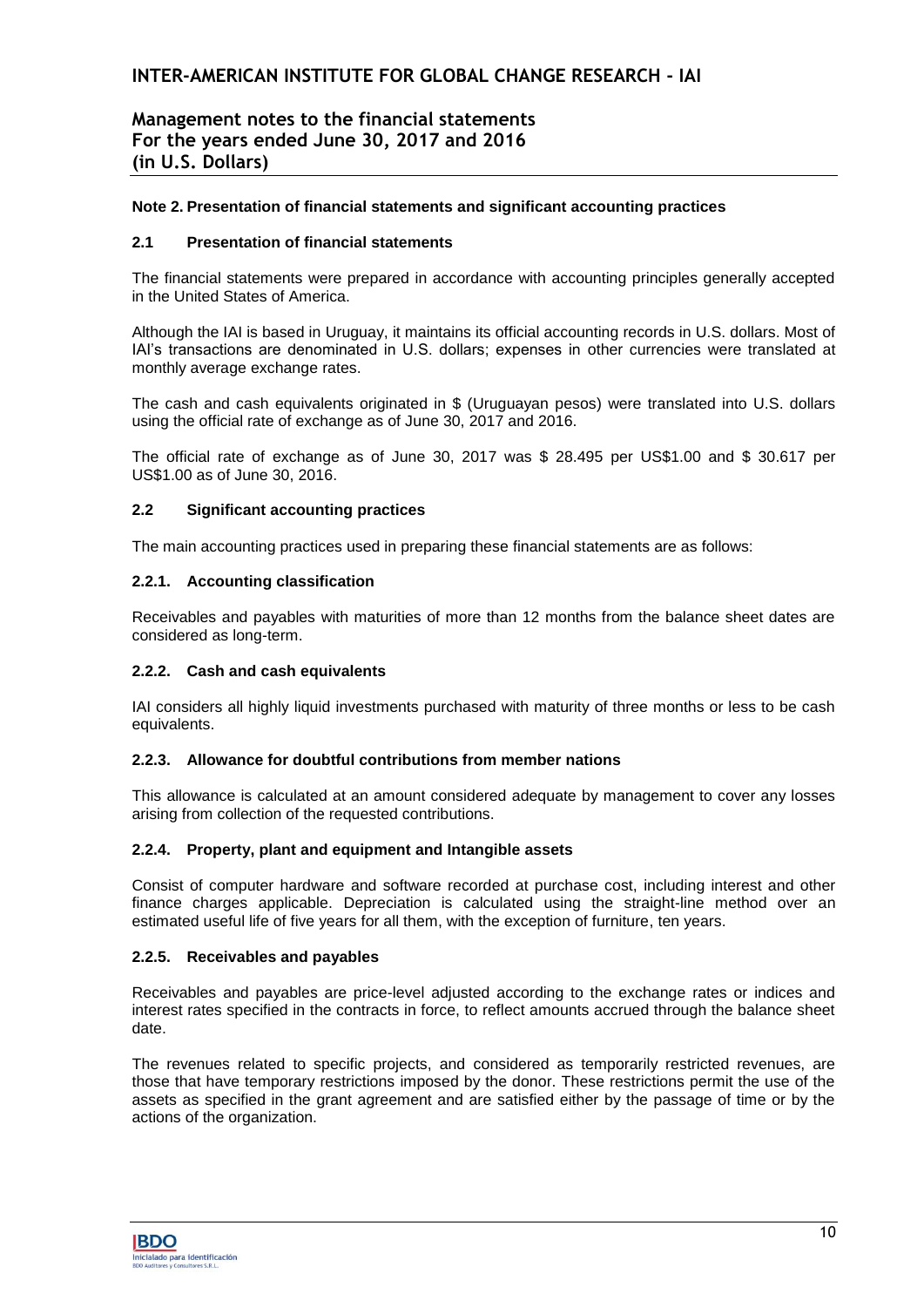#### **2.2.6. Recognition of revenues and expenses**

Contributions from member countries to the Core Budget, considered as Unrestricted Revenues, are recognized when they are received. The core budget expenses are generally recognized when they are incurred.

Until June 30, 2005, the research expenses and the respective amounts payable to the Research Institutes under the CRN I grants were recognized when the research agreements between the IAI and the Research Institutes were signed.

After that, for all programs, the expenses and the respective amounts payable to the research institute were recognized when the grantee institution meets all the conditions set in the grant agreement. The transfers of funds to the grantees are recorded as advances until the expenses are duly reported and the financial report is approved.

#### **2.2.7. Income taxes**

IAI is exempt from income taxes under Uruguayan tax legislation.

#### **3. Cash and cash equivalents**

|                 | 2017      | 2016    |
|-----------------|-----------|---------|
| <b>Provects</b> | 333.141   |         |
| Core Budget     | 910.150   | 444.180 |
| Total           | 1.243.291 | 444.180 |

#### **4. Scientific programs**

The columns for each line item represent the cumulative values as of June of each year. The difference between both columns represents the financial activity during 2017 and 2016 fiscal years.

The projects are conducted by grantee institutions that receive the grant and assume legal and financial responsibility and accountability both for the funds awarded and for the performance of the grant-supported activity, and by a principal investigator who is the individual designated by the grantee and approved by IAI.

#### **4.1. Collaborative Research Network Program - CRN I**

The National Science Foundation (NSF) and the Agencia Nacional de Promoción Cientifica y Tecnológica de Argentina (ANPCYT) have agreed to make awards to IAI to support the Collaborative Research Network - CRN I, a network for global change research in the Americas.

The CRN I Project started in March 1999 and the total amount of support requested for this project from the National Science Foundation - NSF was approximately US\$ 10.000.000, which would be provided over a period of 5 years. For each year, NSF has sent an amendment to confirm the correct amount that the Institute could recognize in that year.

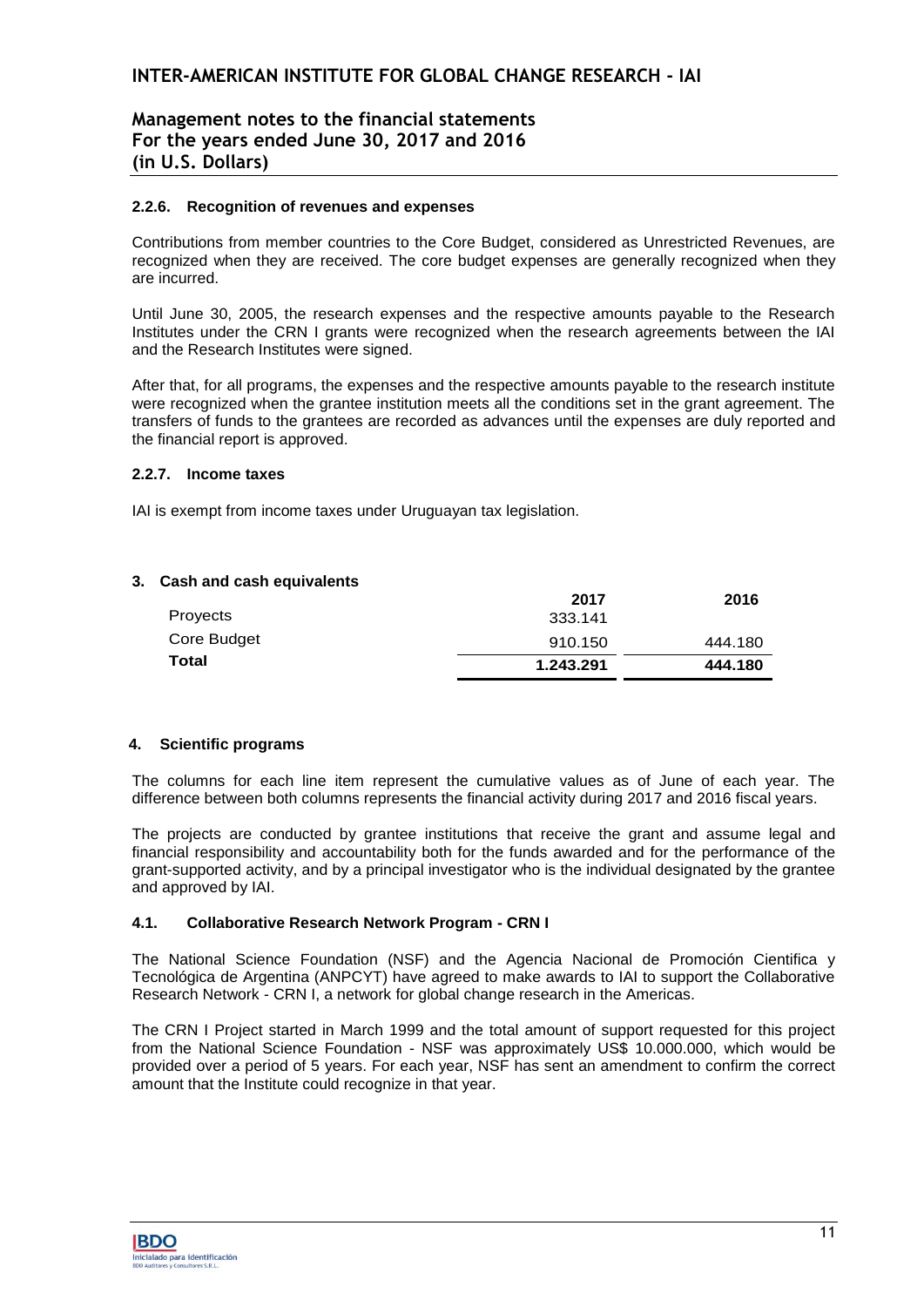This award is distributed as follows:

|                   | 2017       | 2016       |
|-------------------|------------|------------|
| Scientific awards | 9.947.270  | 9.947.270  |
| Management costs  | 538.400    | 538.400    |
|                   | 10.485.670 | 10.485.670 |
|                   |            |            |

The IAI approved the documentation for fourteen grantee institutions until June 30, 2005 and began transferring funds to the projects in September 1999. Distributions from the NSF to IAI and transfers from the latter to the grantee institutions have been made as follows:

| <b>CRN I Unallocated Research Funds</b>                                      | 2017         | 2016         |
|------------------------------------------------------------------------------|--------------|--------------|
| <b>Total National Science Foundation award</b>                               | 10.485.670   | 10.485.670   |
| Cash distributed to IAI                                                      | (10.356.555) | (10.356.555) |
| Remaining funds that will not be received by IAI                             | (129.115)    | (129.115)    |
| Total to be received by IAI                                                  |              |              |
| National Science Foundation Award for reseach                                | 9.947.270    | 9.947.270    |
| ANPCyT Award for reseach                                                     | 61.370       | 61.370       |
| Commitments made to grantee institutions                                     | (10.446.439) | (10.446.439) |
| Reduction of 9% in the approved budgets                                      | 567.359      | 567.359      |
| Payments for CRN I panel                                                     | (26.976)     | (26.976)     |
| Supplemental funds transferred to management expenses                        | (111.319)    | (111.319)    |
| Closing of program and remaining funds reimbursed by grantees                | 854.718      | 854.718      |
| Remaining funds sent back to NSF thru check                                  | (26.040)     | (26.040)     |
| Dissemination Activities of the CRN I Program Results                        | (753.609)    | (753.609)    |
| <b>Total CRN I funds not allocated</b>                                       | 66.334       | 66.334       |
| <b>CRN I Payable</b>                                                         |              |              |
| Commitments made to grantee institutions for research                        | 10.446.439   | 10.446.439   |
| Transfers made by IAI to the grantee institutions                            | (9.094.882)  | (9.094.882)  |
| Reduction of 9% in the approved budgets                                      | (567.359)    | (567.359)    |
| Adjustments for closed projects (uncommitted commitments)                    | (784.198)    | (784.198)    |
| Total to be transferred to the grantee institutions - short-term liabilities |              |              |

On April 24, 2007 the National Science Foundation granted an extension of time until November, 2007 without additional funds. These funds were used to pay publication costs.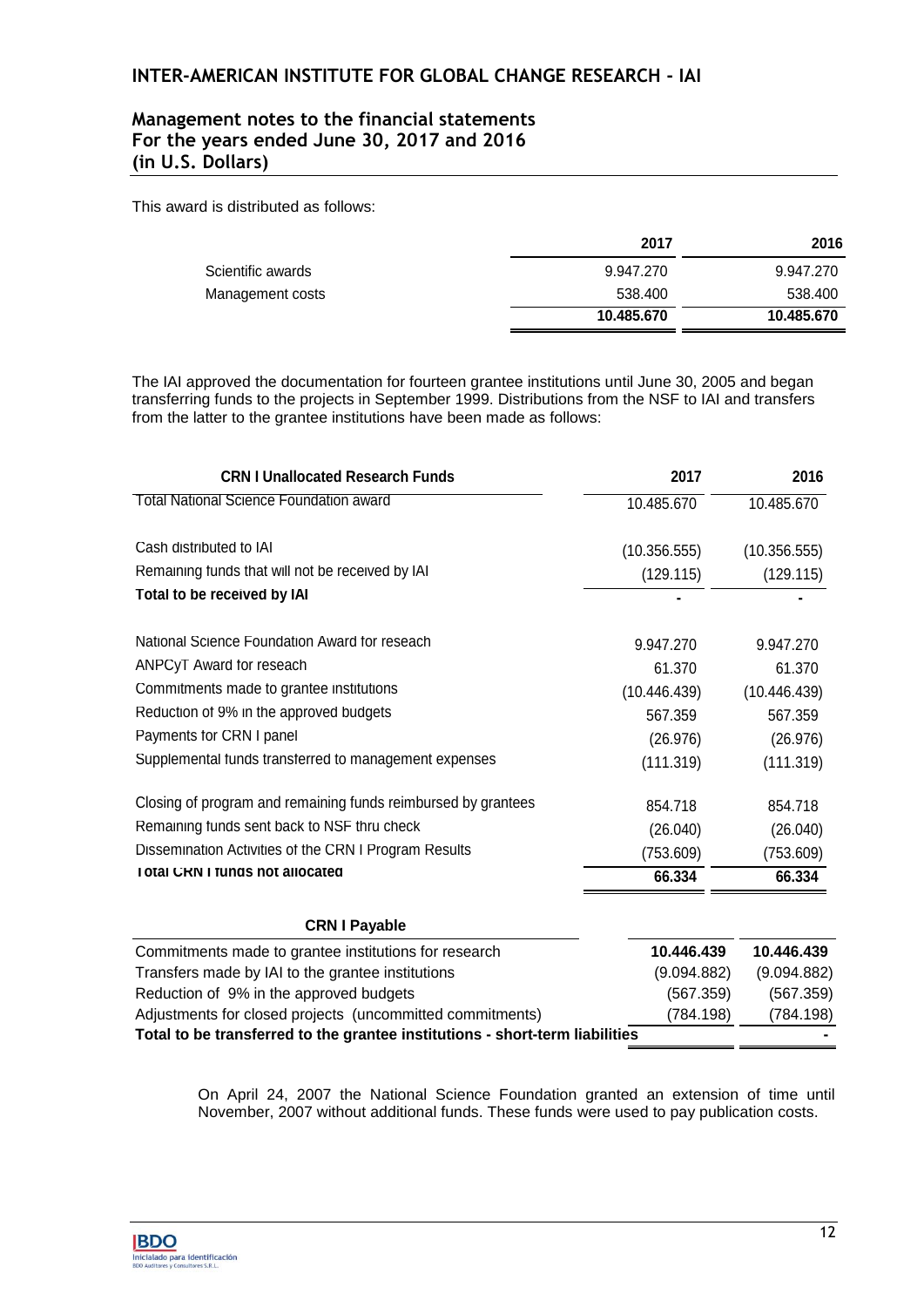#### **4.2. Training Institutes on Interdisciplinary Global Environmental Change in the Americas**

On September 22, 2004 the National Science Foundation (NSF) approved a grant to support the "Training Institutes on Interdisciplinary Global Environmental Change in the Americas". The original expiration date of the grant, which totalled US\$ 330.000, was February 28, 2006.

These funds were used to support two Training Institutes, one in Paraguay, another in Jamaica, and a "Seed Grants" Program.

The first advance of funds was requested to the NSF on September 27, 2005.

On February 10, 2006 the NSF approved an extension of the expiration date, without additional funds, until February 28, 2007.

|                                             | 2017      | 2016      |
|---------------------------------------------|-----------|-----------|
| Funds Received from the NSF                 | 330,000   | 330.000   |
| Expenses on TI-Paraguay                     | (81.794)  | (81.794)  |
| Seed Grants - TI Paraguay                   | (45.389)  | (45.389)  |
| Expenses on TI-Jamaica                      | (108.274) | (108.274) |
| Seed Grants - TI Jamaica                    | (41.101)  | (41.101)  |
| Meetings related to the TIs                 | (48.490)  | (48.490)  |
| Remaining funds from TISG-P1                | 810       | 810       |
| <b>Unallocated NSF Funds for TI</b>         | 5.762     | 5.762     |
| Funds Received from IDRC                    | 26.097    | 26.097    |
| Expenses on TI-Jamaica                      | (11.597)  | (11.597)  |
| Expenses with Seed Grants - TI Jamaica      | (14.500)  | (14.500)  |
| <b>Unallocated NSF Funds for TI</b>         |           |           |
| <b>Expenses on TI-Paraguay (IHDP Funds)</b> | (2.818)   | (2.818)   |
|                                             | (2.818)   | (2.818)   |

The "Unallocated NSF Funds for TI" refers to remaining funds in the following activities - and will be used to cover future publication costs:

|           | 2017  | 2016  |
|-----------|-------|-------|
| TISG - P1 | 754   | 754   |
| TISG - P2 | 3.502 | 3.502 |
| TISG - P3 | 1.506 | 1.506 |
|           | 5.762 | 5.762 |

#### **4.3. Training Institutes to Develop Capacity in Interdisciplinary Global Environmental Change Sciences**

On August 1st, 2008, the National Science Foundation approved a grant of US\$ 300.000 to support the project (GEO-0745732). This award will expire on January 31st, 2011.

The activities related to the new Training Institutes started on February 2008, but the grant covered only the expenses incurred after May, 2008.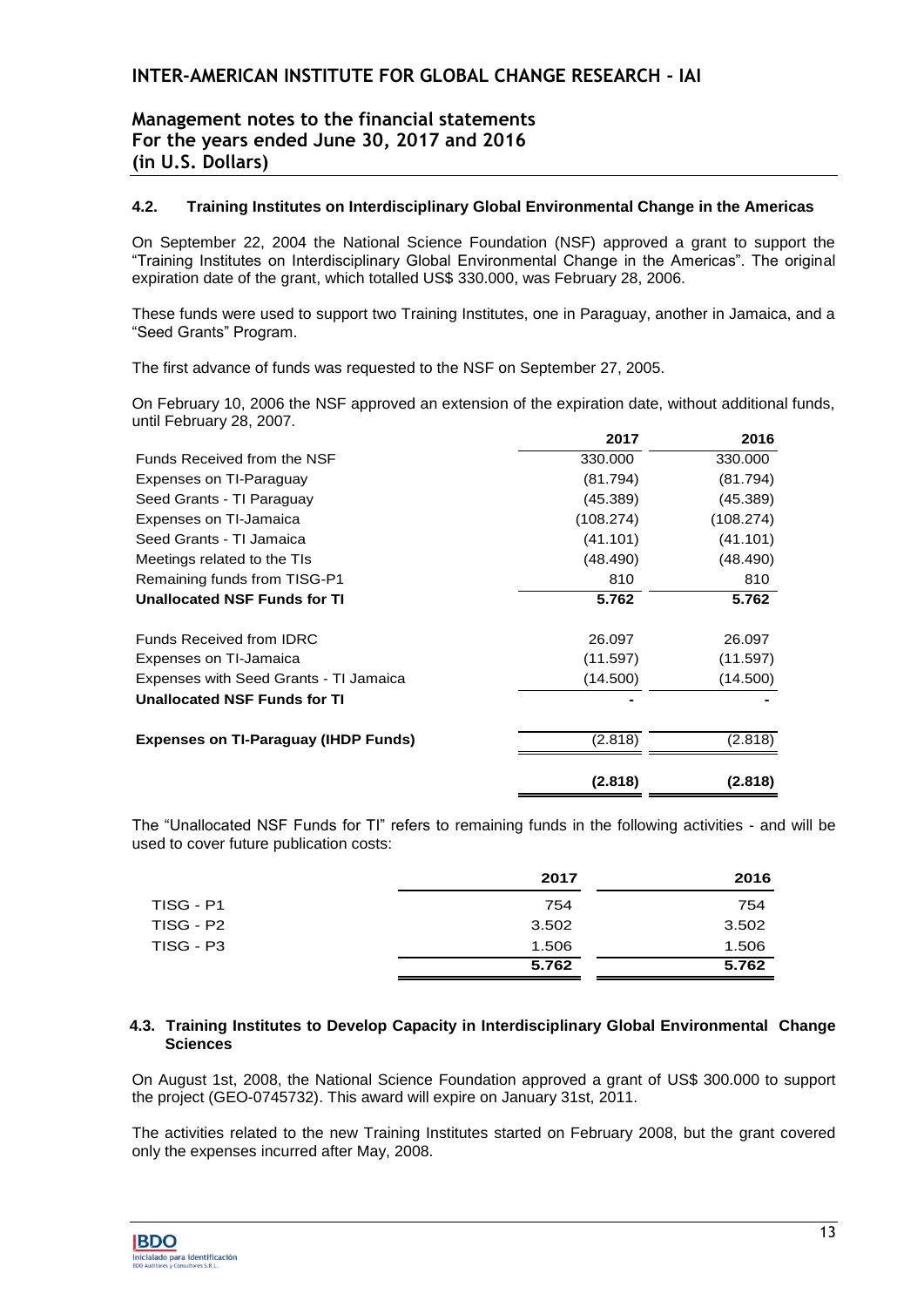## **Management notes to the financial statements For the years ended June 30, 2017 and 2016 (in U.S. Dollars)**

The expenses incurred before that, were covered by CRN II program funds:

|                                                    | 2017      | 2016      |
|----------------------------------------------------|-----------|-----------|
| Contributions received from NSF                    | 300.000   | 300,000   |
| Reversion of TI in Panamá, paid using CRN II funds | 62.729    | 62.729    |
| Reimburse of air tickets not used                  | 510       | 510       |
|                                                    | 363.239   | 363.239   |
| Training Institute - Panama                        | (62.729)  | (62.729)  |
| Training Institute - Honduras                      | (10.318)  | (10.318)  |
| Training Institute - Costa Rica                    | (16.063)  | (16.063)  |
| Training Institute - Natal                         | (67.697)  | (67.697)  |
| Training Institute - Santiago                      | (53.906)  | (53.906)  |
| Training Institute - Montevideo                    | (28.641)  | (28.641)  |
| Training Institute - Paraguay                      | (27.178)  | (27.178)  |
| Foro Editorial in Buenos Aires                     | (48.370)  | (48.370)  |
| Launch of IAI/CEP Book                             | (4.361)   | (4.361)   |
| Climate Conference in Montego Bay                  | (3.154)   | (3.154)   |
| IAI/CPTEC Internship program                       | (27.074)  | (27.074)  |
| <b>Publications</b>                                | (12)      | (12)      |
|                                                    | (349.503) | (349.503) |
| Administrative support                             | (8.724)   | (8.724)   |
| <b>Translation services</b>                        | (379)     | (379)     |
| <b>Remaining NSF Funds</b>                         | 4.633     | 4.633     |

**Note:** Although the financial statements show the total of US\$ 4.633 as "Remaining NSF Funds",the "cash flow" of this program as of June 30, 2017 has the following composition:

|                            | 2017    | 2016    |
|----------------------------|---------|---------|
| <b>Remaining NSF Funds</b> | 4.633   | 4.633   |
| Advances for meetings      | (3.213) | (3.213) |
| <b>Cash balance</b>        | 1.420   | 1.420   |

#### **4.4. Mac Arthur – new program**

A new Mac Arthur grant for supporting the assessment of climate change impacts on biodiversity in the tropical Andes was signed on Dec 22nd, 2010. The completion date would be December 31, 2013. No cost extension has been approved. New end date is now December 31, 2016.

Expected payment schedule:

Initial Installment: US\$ 170.000; Year 2: US\$ 165.000; Year 3: US\$ 165.000.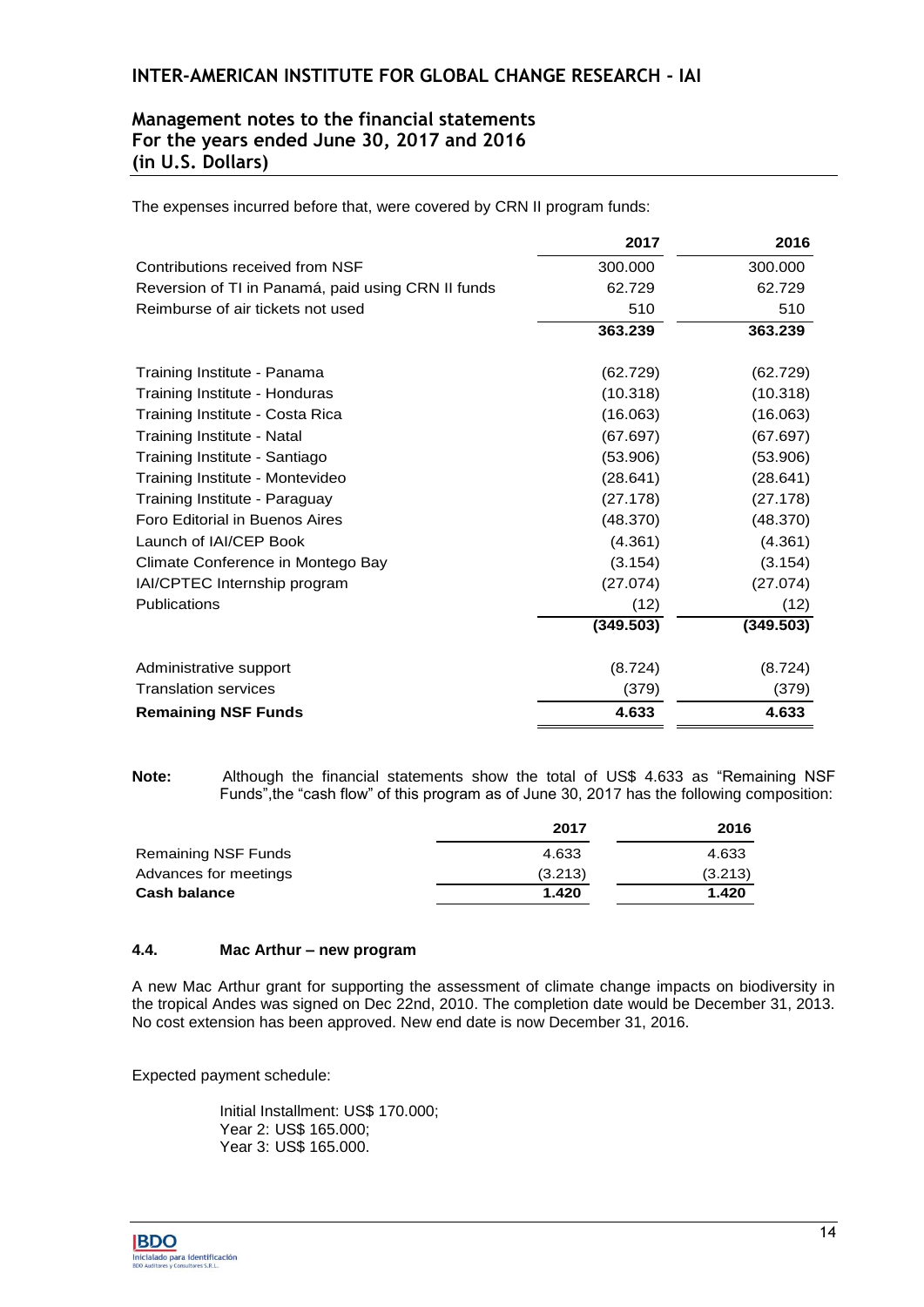### **Management notes to the financial statements For the years ended June 30, 2017 and 2016 (in U.S. Dollars)**

|                                                                      | 2017      | 2016      |
|----------------------------------------------------------------------|-----------|-----------|
| Contributions received from MacArthur                                | 500,000   | 500,000   |
| Project management                                                   | (16.561)  | (16.561)  |
| Part I - Climate, landuse and biodiversity - scientific coordination | (119.482) | (119.482) |
| Part I - Climate component - travel                                  | (11.017)  | (11.017)  |
| Steering Comittee - Meetings in Quito                                | (8.009)   | (8.009)   |
| Nature Serve - Meetings in Quito                                     | (7.267)   | (7.267)   |
| Meetings and PI travels                                              | (99.043)  | (99.043)  |
| Equipments                                                           | (1.797)   | (1.797)   |
| Subgrants                                                            | (199.548) | (199.548) |
| Overhead                                                             | (36.273)  | (36.273)  |
| <b>Remaining MacArthur funds</b>                                     | 1.003     | 1.003     |

**Note:** The "cash flow" of this program as of June 30, 2017 has the following composition:

|                            | 2017    | 2016  |
|----------------------------|---------|-------|
| Remaining Mac Arthur Funds | 1.003   | 1.003 |
| Advances for meetings      | (5.797) |       |
| <b>Cash balance</b>        | (4.794) | 1.003 |

#### **4.5. IAI Interdisciplinary Training Program (Training Institute 2011)**

On September 29, 2011 the National Science Foundation (NSF) approved a grant (GEO-1143506) to support the project "IAI Interdisciplinary Trianing Program"

This is a grant continuing for approximately 3 years, contingent on the availability of funds and on the scientific progress of the project.

NSF approved the full budget of US\$ 820.000 Effective: October 1<sup>st</sup>, 2011 to September 30, 2014 No cost extension has been approved. New end date is now September 30, 2016

|                                 | 2017      | 2016      |
|---------------------------------|-----------|-----------|
| Contributions received from NSF | 684.712   | 684.712   |
| <b>Administrative Support</b>   | (19.262)  | (19.262)  |
| Meetings                        | (265.462) | (265.462) |
| Reported Expenses from Grantees | (435.860) | (435.860) |
| <b>Equity</b>                   | (35.872)  | (35.872)  |
| Advances to Grantees (balance)  | (4.109)   | (4.730)   |
| <b>Cash on Hand</b>             | (39.981)  | (40.602)  |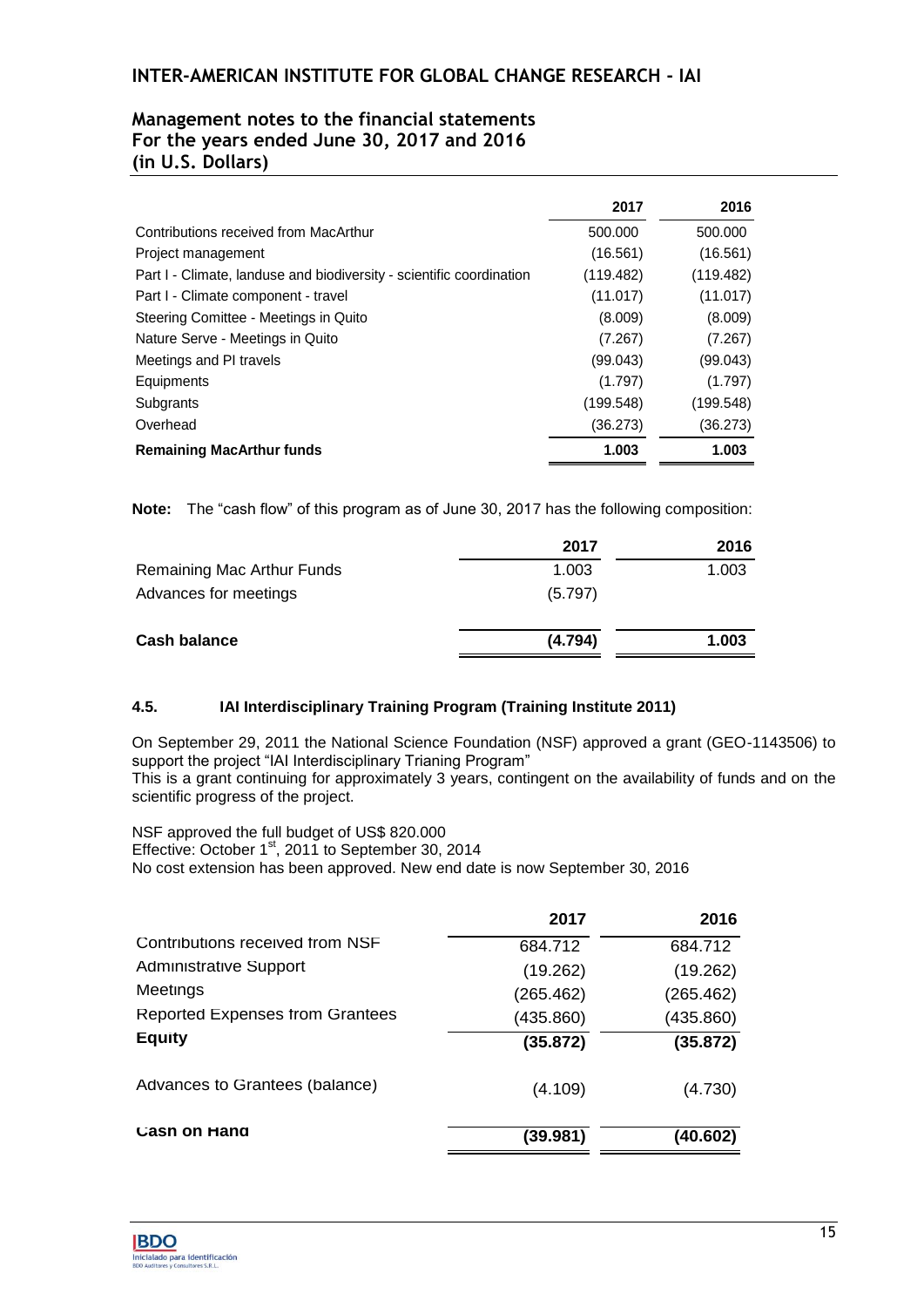#### **4.6. Collaborative Research Network Program III (CRN III)**

On March 3, 2012 the National Science Foundation (NSF) approved a grant (GEO-1128040) to support the scientific activity entitled: "3rd Collaborative Research Netword – CRN3"

This is a grant continuing for approximately 4 years, contingent on the availability of funds and on the scientific progress of the project:

- NSF approved the full budget of US\$ 10.500.000;
- Effective: March 1, 2012 to February 28, 2017.

|                                   | 2017        | 2016        |
|-----------------------------------|-------------|-------------|
| Contributions received from NSF   | 6.357.046   | 6.357.046   |
| Administrative expenses           | (1.701)     | (1.701)     |
| Meetings                          | (103.699)   | (103.699)   |
| Reported Expenses - from grantees | (3.911.423) | (3.279.720) |
| <b>Equity</b>                     | 2.340.223   | 2.971.926   |
| Advances to Grantees (balance)    | (2.082.205) | (2.975.067) |
| <b>Cash on Hand</b>               | 258,018     | (3.141)     |

#### **4.7. IAI Interdisciplinary Training Program (PDS 2016)**

On August 13, 2015 the National Science Foundation (NSF) approved a grant (GEO-1434450) to support the project "IAI Professional Development Seminars to develop capacity building for global environmental change science and its policy application in the Americas". On August 11, 2016 the National Science Foundation (NSF) approved additional support for the award.

This is a grant continuing for approximately 4 years, contingent on the availability of funds and on the scientific progress of the project.

NSF approved the full budget of US\$ 276.750 Effective: August 13, 2015 to July 31, 2019

|                                 | 2017   | 2016     |
|---------------------------------|--------|----------|
| Contributions received from NSF | 10.446 |          |
| Meetings                        |        | (32.166) |
| <b>Equity</b>                   | 10.446 | (32.166) |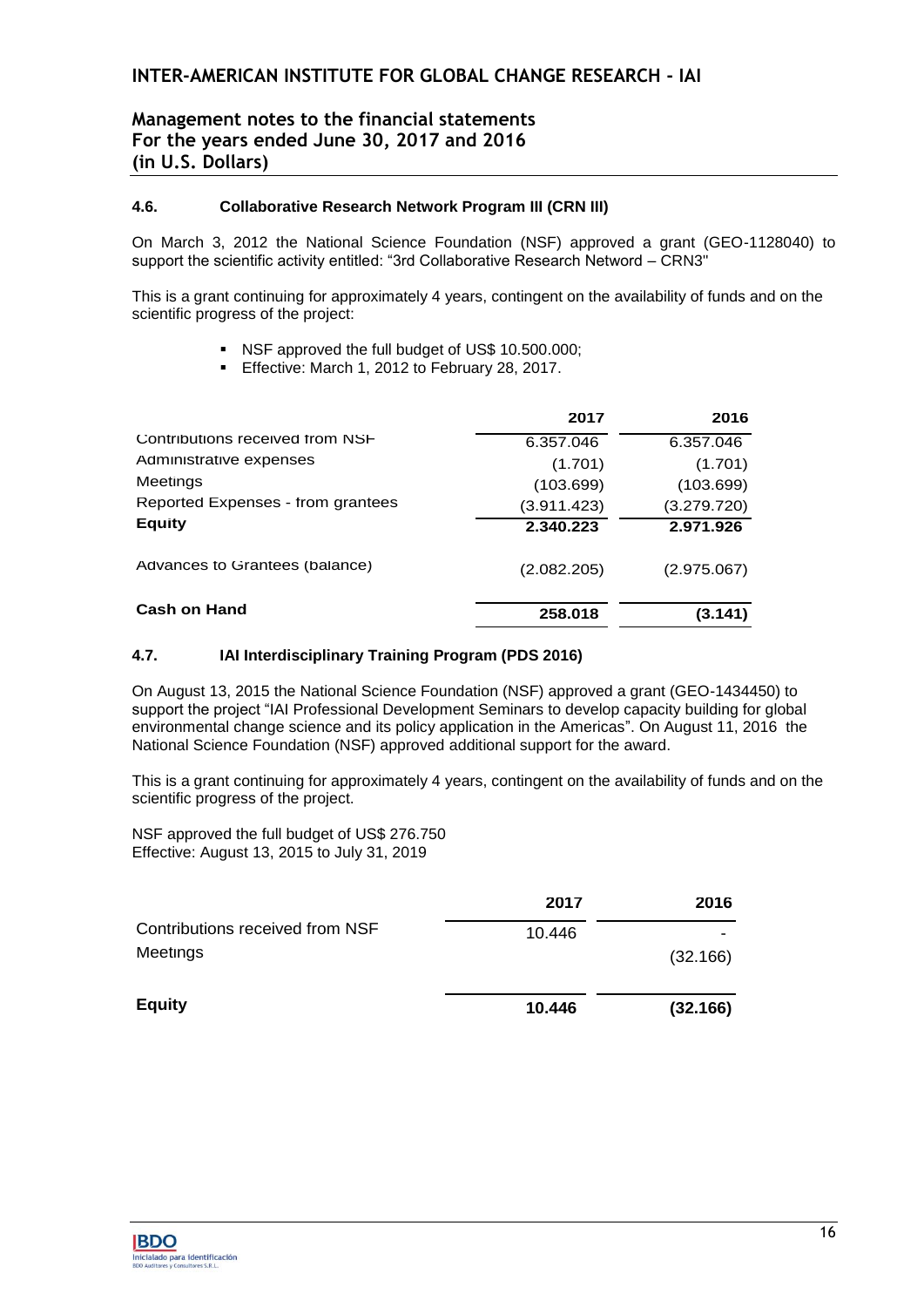## **Management notes to the financial statements For the years ended June 30, 2017 and 2016 (in U.S. Dollars)**

#### **5. Core budget receivable**

#### **5.1. Status of the requested contributions to the core budget from the member countries**

|                        | Due as of<br><b>Contribution</b> |              |           | Paid - in 2016/2017 to be applied to: |                 | Due as of   |
|------------------------|----------------------------------|--------------|-----------|---------------------------------------|-----------------|-------------|
|                        | 30-Jun-16                        | for FY 16/17 | Arrears   | <b>Current year</b>                   | <b>Advances</b> | 30-Jun-17   |
| Argentina              | 147.957                          | 69.000       | (138.000) |                                       |                 | 78.957      |
| <b>Bolivia</b>         | 50,000                           | 5.000        |           |                                       |                 | 55.000      |
| <b>Brazil</b>          | 460.000                          | 120.000      | (459.794) |                                       |                 | 120.206     |
| Canada                 | 47.339                           | 173.000      | (47.339)  | (95.179)                              |                 | 77.821      |
| <b>Chile</b>           | 3.000                            | 8.000        | (3.000)   | (2.000)                               |                 | 6.000       |
| Colombia               | 9.192                            | 13.000       | (8.936)   |                                       |                 | 13.256      |
| <b>Costa Rica</b>      | (352)                            | 5.000        |           | (4.648)                               | (5.340)         | (5.340)     |
| Cuba                   | 60.067                           | 5.000        |           |                                       |                 | 65.067      |
| Dominican Republic     | 95,000                           | 5.000        |           |                                       |                 | 100.000     |
| <b>Ecuador</b>         | 10.000                           | 5.000        | (10.000)  | (5.000)                               | (5.000)         | (5.000)     |
| <b>Guatemala</b>       | 95.000                           | 5.000        |           |                                       |                 | 100.000     |
| <b>Jamaica</b>         | 60.000                           | 5.000        |           |                                       |                 | 65.000      |
| Mexico                 |                                  | 85.000       |           | (85.000)                              |                 |             |
| Panama                 |                                  | 5.000        |           | (4.915)                               | (5.000)         | (4.915)     |
| Paraguay               | 43.877                           | 5.000        | (9.724)   |                                       |                 | 39.153      |
| Peru                   | 2.416                            | 6.000        | (2.415)   | (6.000)                               | (26.286)        | (26.285)    |
| Uruguay                | 4.700                            | 5.000        | (4.700)   | (5.000)                               | (5.000)         | (5.000)     |
| USA (*)                | 156.059                          | 831.000      | (87.060)  | (778.584)                             |                 | 121.415     |
| Venezuela              | 90,000                           | 45.000       |           |                                       |                 | 135.000     |
| <b>Totals</b>          | 1.334.255                        | 1.400.000    | (770.968) | (986.326)                             | (46.626)        | 930.335     |
| <b>Total Revenues:</b> | (1.379.328)                      |              |           | <b>Total Revenues:</b>                |                 | (1.757.294) |
| Advanced received:     | (352)                            |              |           | <b>Advanced received:</b>             |                 | (46.626)    |
| Advance from las year: | (5.300)                          |              |           | Advance from las year:                |                 | (352)       |
| <b>Total Revenues:</b> | (1.384.628)                      |              |           | <b>Total Revenues:</b>                |                 | (1.757.646) |

**(\*)** The contribution from the United States of America is paid through the National Science Foundation (NSF). Every year the NSF approves an award for the equivalent amount of the USA's voluntary contribution to the IAI. This amount remains available at the NSF and the IAI requests transfers according to its cash needs and the terms of the award.

#### **5.2. Donated services, utilities and use of fixed assets**

According to Annex A of the Agreement between the Government of the Federative Republic of Brazil and the IAI concerning the headquarters of the Institute, the Brazilian Government provides the IAI, at no cost, with the following resources:

|                                  | 2017                     | 2016   |
|----------------------------------|--------------------------|--------|
| Premises, equipment and security | $\overline{\phantom{0}}$ | 42.042 |
| Cleaning and common expenses     | $\overline{\phantom{0}}$ | 10.822 |
|                                  | -                        | 52.864 |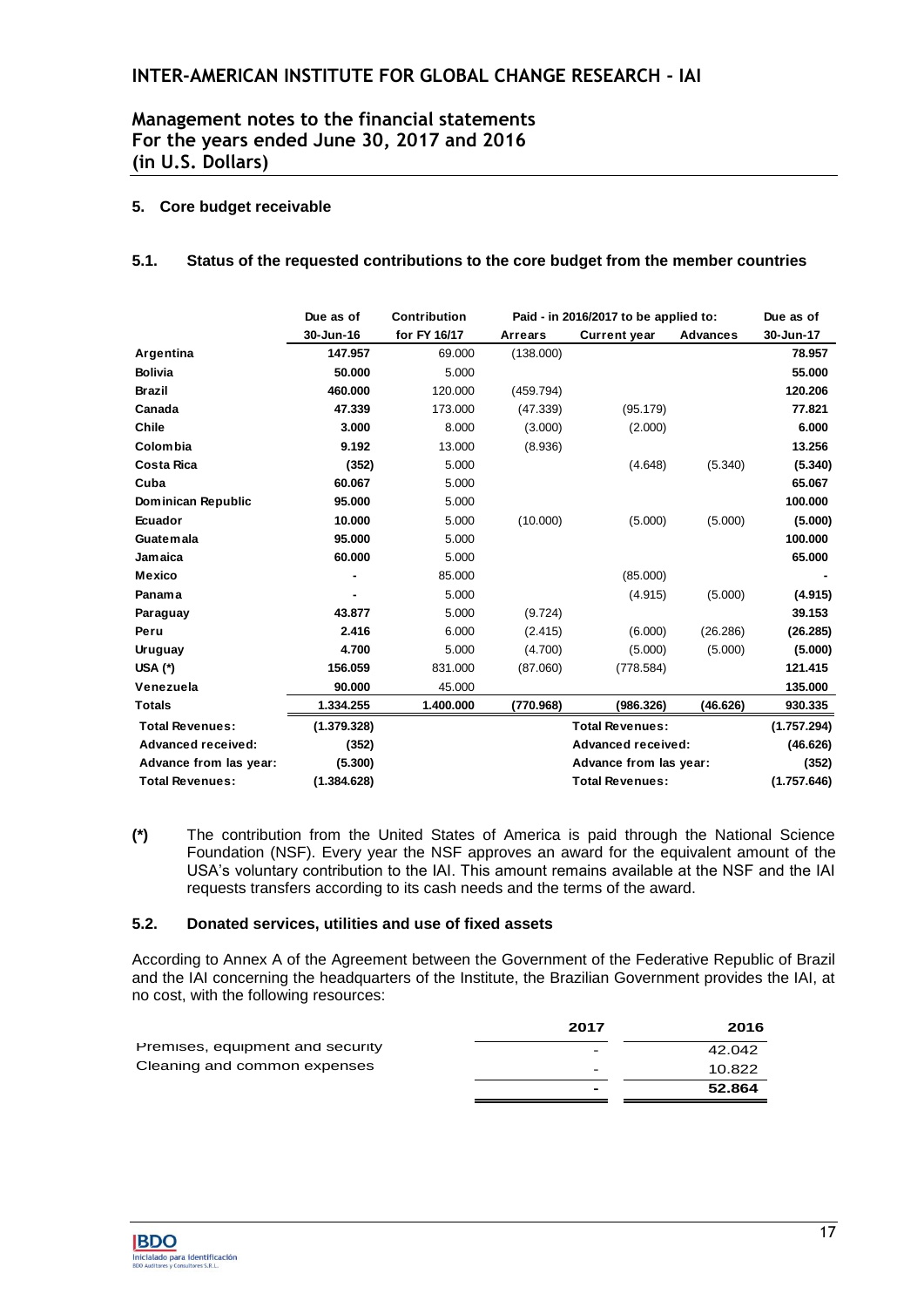## **Management notes to the financial statements For the years ended June 30, 2017 and 2016 (in U.S. Dollars)**

According to Article IV of the Agreement between the República Oriental del Uruguay and the IAI concerning the headquarters of the Institute, the Uruguayan Government provides the IAI, at no cost, with the following resources:

|                              | 2017    | 2016    |
|------------------------------|---------|---------|
| Support staff                | 96.336  | 75.096  |
| Office                       | 30.786  | 26.993  |
| Cleaning and common expenses | 5.148   | 5.129   |
|                              | 132.270 | 107.218 |

#### **6. Property and equipment and Intangible assets**

|                                                       |                                            |         | 2017                                      | 2017       | 2016       |
|-------------------------------------------------------|--------------------------------------------|---------|-------------------------------------------|------------|------------|
|                                                       | Annual<br><b>Depreciation</b><br>Rates - % | Cost    | <b>Accumulated</b><br><b>Depreciation</b> | <b>Net</b> | <b>Net</b> |
| <b>Capital Equipment</b><br>(computer and acessories) | 20                                         | 35.381  | (27.017)                                  | 8.364      | 10.774     |
| Software                                              | 10                                         | 19.032  | (7.381)                                   | 11.651     | 15.226     |
| <b>Communication Equipments</b>                       | 10                                         | 1.297   | (566)                                     | 731        | 991        |
| Furniture and office<br>equipments                    | 10                                         | 64.378  | (21.273)                                  | 43.105     | 48.717     |
|                                                       |                                            | 120.088 | (56.237)                                  | 63.851     | 75.708     |

#### **7. Current liabilities**

| <b>Accounts payable</b>                   | 2017    | 2016    |
|-------------------------------------------|---------|---------|
| Salaries, Benefits and taxes over payroll | 140.727 | 107.141 |
| Suppliers                                 | 4.520   | 18.727  |
| Contributions advance to Core Budget      | 46.626  | 352     |
|                                           | 191.873 | 126.220 |